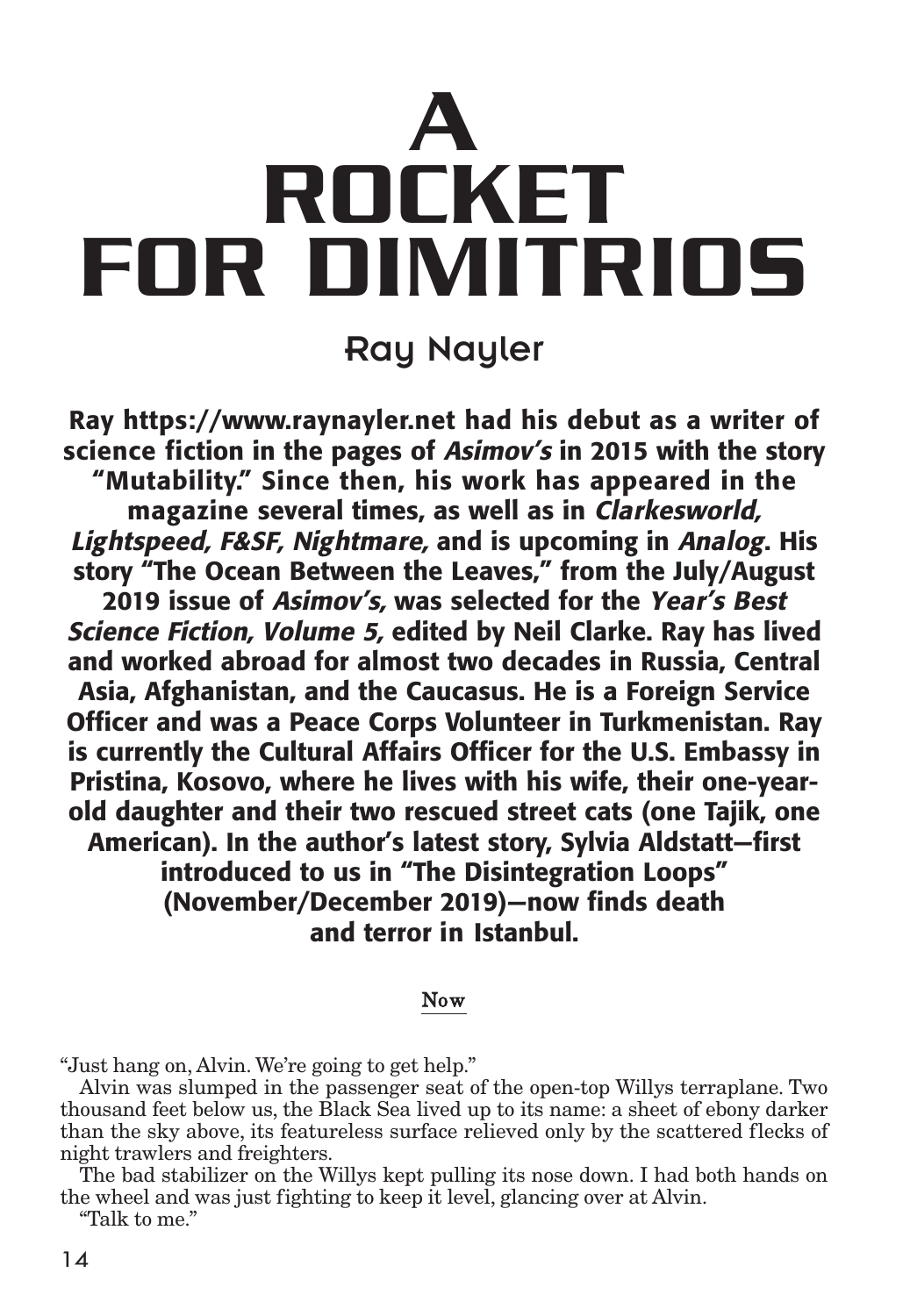"Okay, I'm talking." Alvin said. In the dull yellow light of the dashboard lights I could see the pain lines at the side of his mouth.

"Where were you hit?"

"Chest. High. Left side. Can I . . . not talk for a while?"

I unfastened my seat belt and leaned over, one hand on the wheel. "I need you to buckle yourself in, Alvin. I know it's hard, but I need you to help me."

Alvin searched for the latchplate. His fingers were clumsy and slow. Finally he came up with it. I dug on the other side of the seat, found the buckle, snapped the belt closed.

"There."

"Safety first," Alvin grinned through bloody teeth.

"Such a comedian. Now I'll do mine."

Then they hit us.

I didn't see them until they were just a few meters away: a black sedan, running lights off. It clipped us high in the rear fender . . . and I was out of the terraplane, falling through space, arms outstretched, toward the black water below.

# \* \* \*

#### Days Earlier

"You travel with your own private army."

I was balancing a gimlet on the alabaster railing of the villa's balcony, looking out at the Bosporus. Across the strait, the lights of the city's European side were strung like watchfires between the winding ribbon of black water and Belgrad Forest flowing down from the isthmus' hills. Ferries crossed the water slow as comets hanging in the sky.

I had been gazing out at this view for fifteen minutes now. Alvin was running interference, keeping the Turks attending the diplomatic reception away from me with a stream of banter, drink refills, and war stories. Alvin had played football in high school before the war—linebacker, state champion. He knew how to block. Years in the OSS had translated that footwork and stiff shoulder to subtler techniques. But somehow this one had gotten through.

I didn't turn around right away. He continued:

"During the thousand-year rule of the Byzantine Empire, a view of the Bosporus was considered so essential to happiness it was illegal to build a home that blocked anyone's window on the strait. The Greek records are filled with lawsuits to this effect. I think it is Istanbul's greatest treasure, this view to the water from nearly everywhere."

Now I did turn around."It's nice."

He was tall, with an old-fashioned brilliantined hairstyle that made me think of silent film stars. Like all the other men at the party, he was in coat and tails. His bowtie was as immaculate as his well-barbered face and the affected gray streak in his hair.

"As I was saying, Miss Aldstatt—you travel with your own private army."

He gestured at the two MPs taking up space in the balcony's recesses. I wondered if he knew they were just a fraction of the people keeping an eye on me.

"Allow me to introduce myself. I am Chief Inspector Refik Bayar."

Yeah, he knew. Chief Inspector Bayar, if the briefing from the Consulate was even half accurate, had nets everywhere sifting through the sea of information, sorting the plots and counter-plots and counter-counter-plots from Istanbul to the newly won possessions in the Balkans, the Caucasus, and Transoxiana. He was the center of everything in the Istanbul Protectorate's network of informants. Our OSS attaché called him by the nickname everyone in Turkey knew him by: Balıkçı—"the Fisherman."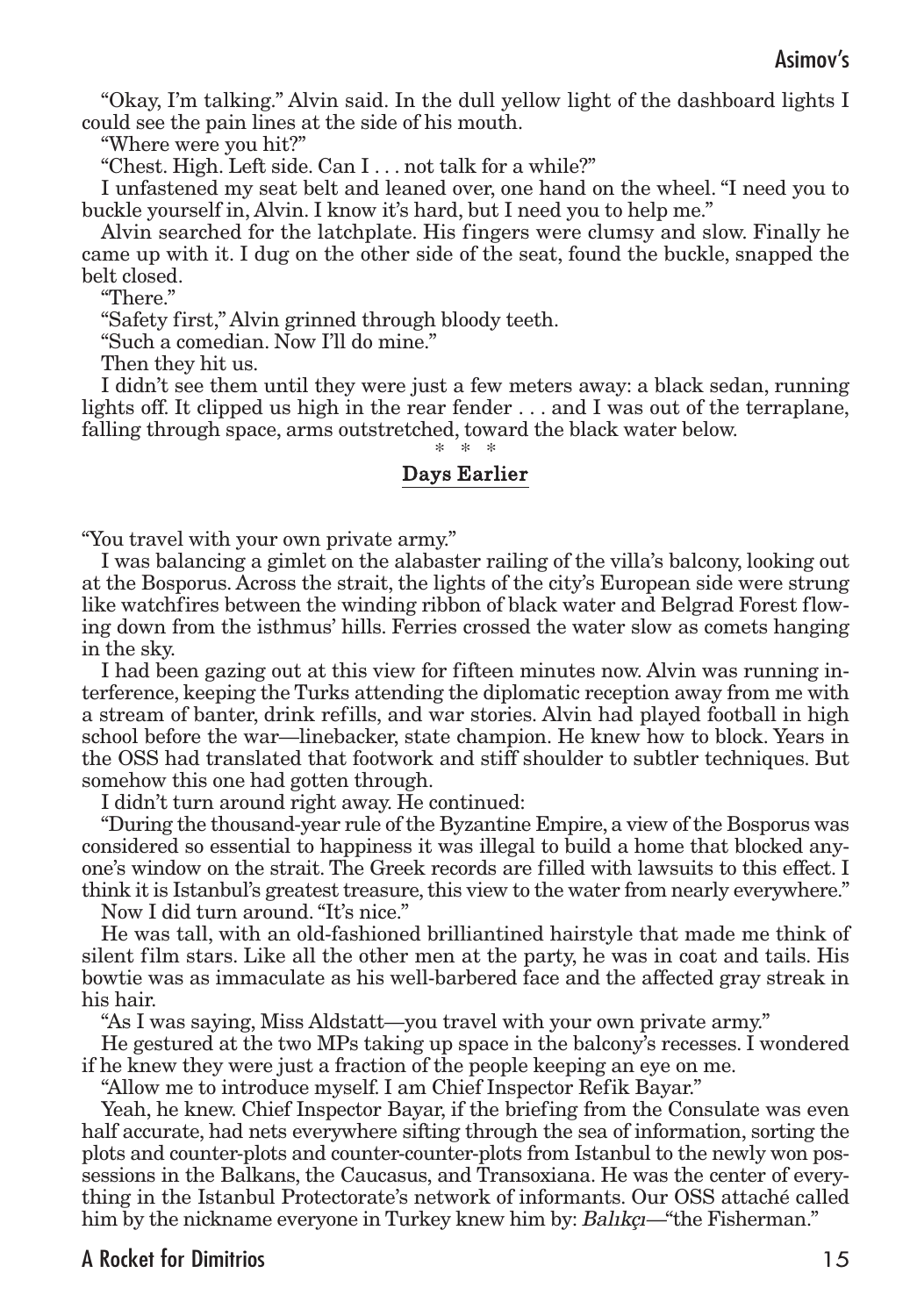He continued: "I was hoping to get a chance to speak with you before your—performance—tomorrow."

"Performance? Like a séance, or a magic trick?"

He shook his head. "Perhaps I have insulted you. If so, it was not intentional. My English is . . . imperfect. What I mean is that I would like to give you some background, some helpful context, before you begin to . . ." he struggled to find a word ". . . investigate Mr. Dimitrios Makropoulos."

"With all due respect . . ." But we were interrupted by a general commotion. The U.S. ambassador's stretch terraplane had come sweeping in over the Bosporus, and was making a smooth half-turn in the air before beginning its descent, its landing lights playing across the villa's marble terrace. Below, white-gloved Marines snapped to attention, unflinching as the terraplane lowered itself to the ground no more than a few meters from them.

I left my half-empty gimlet on the balcony rail and walked inside. Chief Inspector Bayar followed, but Alvin intervened, taking my arm with a disarming grin directed at the Fisherman."I see you've met our national treasure," he said."You'll excuse me, but I've got to borrow her for a minute or two. Duty calls, you know."

"What did he want?" Alvin whispered in my ear.

"Didn't have time to find out."

The U.S. ambassador was a California Tech scion, one of the hundreds of beneficiaries of the boom in patents and manufacturing that had come after the government began to parcel out discoveries from the saucer crash of '38 for research by the universities and private companies. His family was in the terraplane and anti-gravity transport end of things—hence his grand entrance in his custom flying car. It was said he had Roosevelt's ear, too—but I doubted that: I'd had an in-briefing with the ambassador that morning, and he'd struck me as about as much puffed-up, selfimportant ignorance as you could cram into a suit. Mr. Roosevelt, now well into his seventh term, didn't seem like the kind of man who would need advice from this particular species of buffoon.

\* \* \*

"So, you're the girl that talks to dead people," the ambassador had said as I came into his office that morning.

I noticed he had one of those idiotic gold Roosevelt silhouette pins in his lapel. A badge of loyalty. They weren't required, but I was beginning to see them crop up more and more among the sycophants of the diplomatic corps.

So, you're a puffed-up, aging boy whose daddy was smart enough to grab up the saucer patents early, I wanted to say. But I didn't. I wasn't feeling combative. I was feeling fragile and tired, struggling to fight off a cold caught on the transatlantic rocket flight. The flight in that tin can might have been under an hour long, but it had been long enough breathing in the germs of my fellow humans for me to come down with something, and afterward I'd spent a day in a guarded room at the Pera Palace Hotel, too miserably congested to see the sights—which had given me nothing to do but stew in my own anxious thoughts about this assignment.

"Sir, I'm a combat veteran of the Second World War and the Afterwar. I was in General Hedy Lamarr's Technical Corps. I pilot the loops, if that's what you mean." Maybe that would help him sort the word "girl" out of his speech.

He didn't even blink.

"I hear you're the only one who can do it. Pilot the . . . the loops, as you call them. I hear everyone else who they hooked up to that machine died. That true?"

"I might not be the only one, but it's too much of a risk for them to find out if there's anyone else out there who can do it. They tested it on ten of us undergraduates back then, and the other nine died. That put a stop to recruiting, sure enough."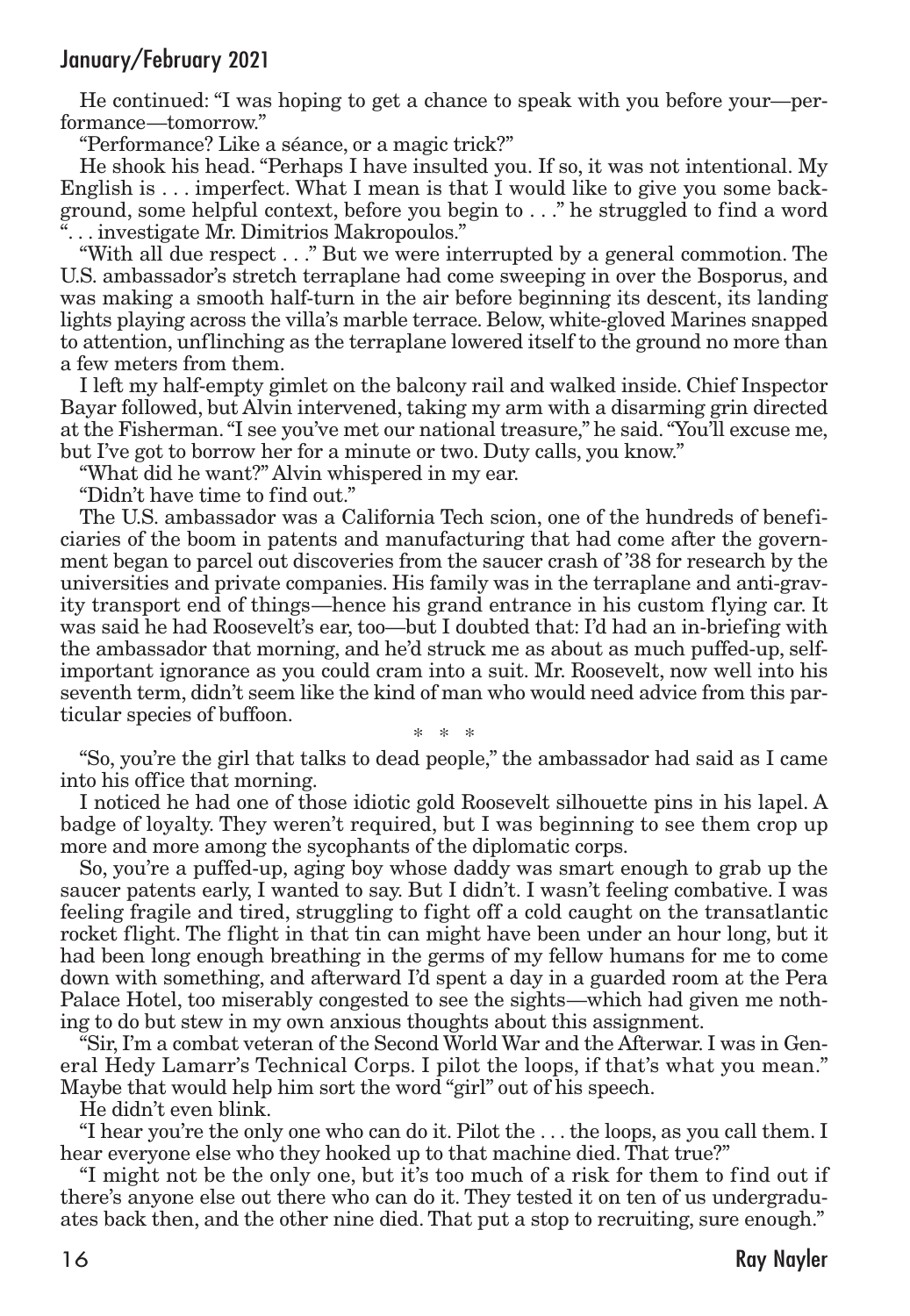"How long ago was that, now?"

"I've been in this business over a decade now. Signed up for a trial with the other students, back when I was on the G.I. Bill at Cal. There were lots of psychological and technical studies, and the money was okay: it would buy you a meal or two anyway."

I listened to my own voice. The throwaway tone. Very casual, as if there had been nothing to it, surviving something that had killed all the other students who took the trial with me. I tried not to think of that day at the lab—my hand shaking so badly I could barely light a cigarette, sitting under the cherry tree in the courtyard halfmad, saying my name over and over to myself while the men in white coats ran back and forth. Dead. All of them. Dead. All of them but me. And my head had hurt so bad I couldn't crawl out of bed for two days. But then Alvin had come to see me in the hospital, and offered me the opportunity of a lifetime: to go from struggling undergraduate on the G.I. Bill, trying to make my way in the world, to overpaid specialist in piloting the loops. A great offer, and all I had to risk for it was my life.

I didn't mind: I'd risked my life plenty already. At least with this offer, the pay was good.

That had been the beginning.

"Anyhow," the ambassador said, "I guess that makes you pretty valuable. But I hear you aren't OSS. Refused to join. Government service not good enough for you?" He tossed the phrase off lightly, as if he were joking, but there was an edge to it. How can we trust someone who won't join the team?

"I guess you've met Alvin, my handler."

"I have."

"Well, then you can see he's OSS enough for the two of us. I figure with him around there's no need for me to sign up. And anyway I was never much of a joiner."

"But you volunteered for the war. Served in General Lamarr's Technical Corps. Saw action both in the war against the Axis and the Afterwar. The fall of Berlin . . ."

I cut him off. "I was never much for standing by and watching Adolf Hitler and Hideki Tojo murder millions of people, either."

"Fair enough. And I suppose you know what's at stake here."

"What I know is you've got a corpse in a Turkish morgue by the name of Dimitrios Makropoulos. And Alvin tells me you folks think he had a line on the location of another crashed saucer."

"That's right."

"Which is why I'm here: to dig into his brain and see what I can find."

"That's right," he said. "And I don't think I need to tell you what would happen if someone else got the information first. Say, the Russians. What consequences that would have for the balance of power."

What balance of power? I wanted to ask. We own the balance, and we've got the power.

The ambassador was sweating, and it wasn't hot in the room. At first I thought he was just that kind of froggish, clammy-handed man who sweats a lot, but now I realized he was nervous—really agitated.

"We think our Turkish allies have only agreed to this—uh, interrogation—because they don't believe it will work." He had gotten up and gone to the window, looking out."If they thought it would work, I don't think they ever would have allowed it."

"Why not?" I leaned back in my chair."They did pretty well by us, coming in as allies in the last months of the war and then sweeping up most of their old Ottoman holdings in the Balkans, as well as expanding into the Caucasus and Transoxiana to boot. We've been good to them."

I was playing dumb, of course: everyone knows there's nothing more dangerous than an ally. You know where your enemies stand, but your allies are another thing.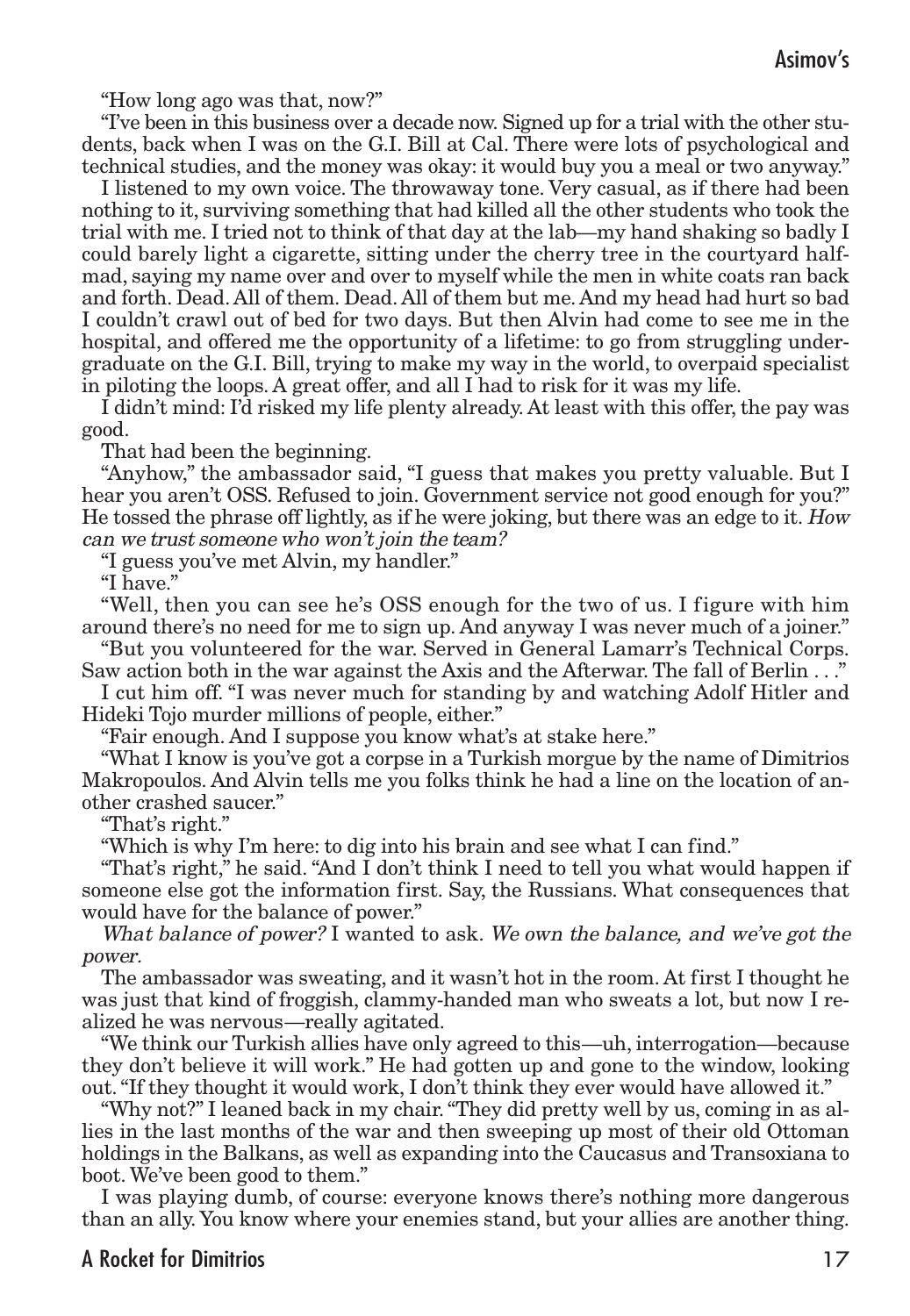Half the time you're too close-up to see what they are doing clearly. And close-up is right where someone can put a knife in your belly.

"And anyway," I said,"I heard the story of a second flying saucer is just a fairy tale. It's been floating around in the ether since the war. Sometimes it's at the bottom of the Pacific, sometimes it's on Mount Ararat along with the woodchips left over from Noah's Ark. Sometimes it's in the Himalayas along with Shangri-La and the Yeti." But if it were true, I thought—if there really were a second saucer out there—it would change everything. The tech we got off that saucer in '38 allowed us to whip the Axis and the Soviets both. Then we ganged up with the "Free German Army," which is what Patton recommissioned the remnants of Hitler's Wehrmacht as, and pushed the Russians back across their border. Not to mention helping Chiang Kai Shek wipe out the Chinese Communists.

We'd kept the world safe for democracy with that saucer tech—and turned millions of people to ash to do it. I know—I helped us do it. Now things were pretty good: Chiang Kai Shek was running most of Asia for us, with his occupying armies in Japan, and Europe was fast becoming a U.N.-run American province. You could fly your terraplane coast to coast along Beacon Chain 50 from San Francisco to Washington D.C. in twenty-four hours, then hop on a rocket at the National Launch Zone, land in Austria in an hour, and get the cancer burned out of your lungs in a Viennese clinic. Then if you were hungry, you could eat at a Howard Johnson's right across from the Opera House.

A world of opportunity, brought to you almost gratis by your friendly American overlords. Okay, we don't use the word "overlords"—but Hegemon sounds a bit oldfashioned, too. We just don't talk about it, if we can avoid it.

Turkey had waffled a little too long, and sure—we'd made them pay for it: in the end they had to accept the official name of "Istanbul Protectorate and Associated Territories," with a U.N. monitoring team in Istanbul to make sure they didn't get out of line.The Istanbul Protectorate's title and subject status was their Scarlet Letter—and fair enough, I thought: that's what you get for playing footsie under the table with the Nazis right up until 1943.

But the fact was Turkey, or the Istanbul Protectorate, or whatever you wanted to call it, had benefited from siding with us in the end. After all, even a friend who shows up a little late is still a friend, right? Even if he does have a bit of your enemy's lipstick on his collar. So we'd allowed them to expand into the vacuum the Soviets and the Axis left behind in the confused Eastern edge of Europe, where it tangled into Eurasia—places that were too far away from us, with politics too complicated for us to deal with.We were glad to hand it to them: it was a mess. Better them than us.

And our Security Council allies Britain and France rubber-stamped the decision. The French hesitated for about two days, just to show they weren't our puppets. Smoked a *Gauloise* and walked around being moody, I suppose. Then they caved and signed the resolution like they always did.

But another saucer—well, if the Russians found it, it would change everything. And much as I didn't like the way things were now sometimes, I knew they could get a lot worse if Marshal Zhukov got his hands on the kind of tech we had.

"What makes you think this Dimitrios knew anything about your second saucer?"

"He'd been on our radar a long time. He was at the center of a web of Balkan informants and double agents, criminal gangs, terrorist nationalist movements—the line between all of them is thin out here. He's been a part of every story surrounding the second saucer. His name just kept turning up. If anyone knew, it was him."

"Too bad he wound up bobbing around in the Bosporus, then."

The ambassador wiped his forehead with a handkerchief. He stared out the window, not turning to look at me.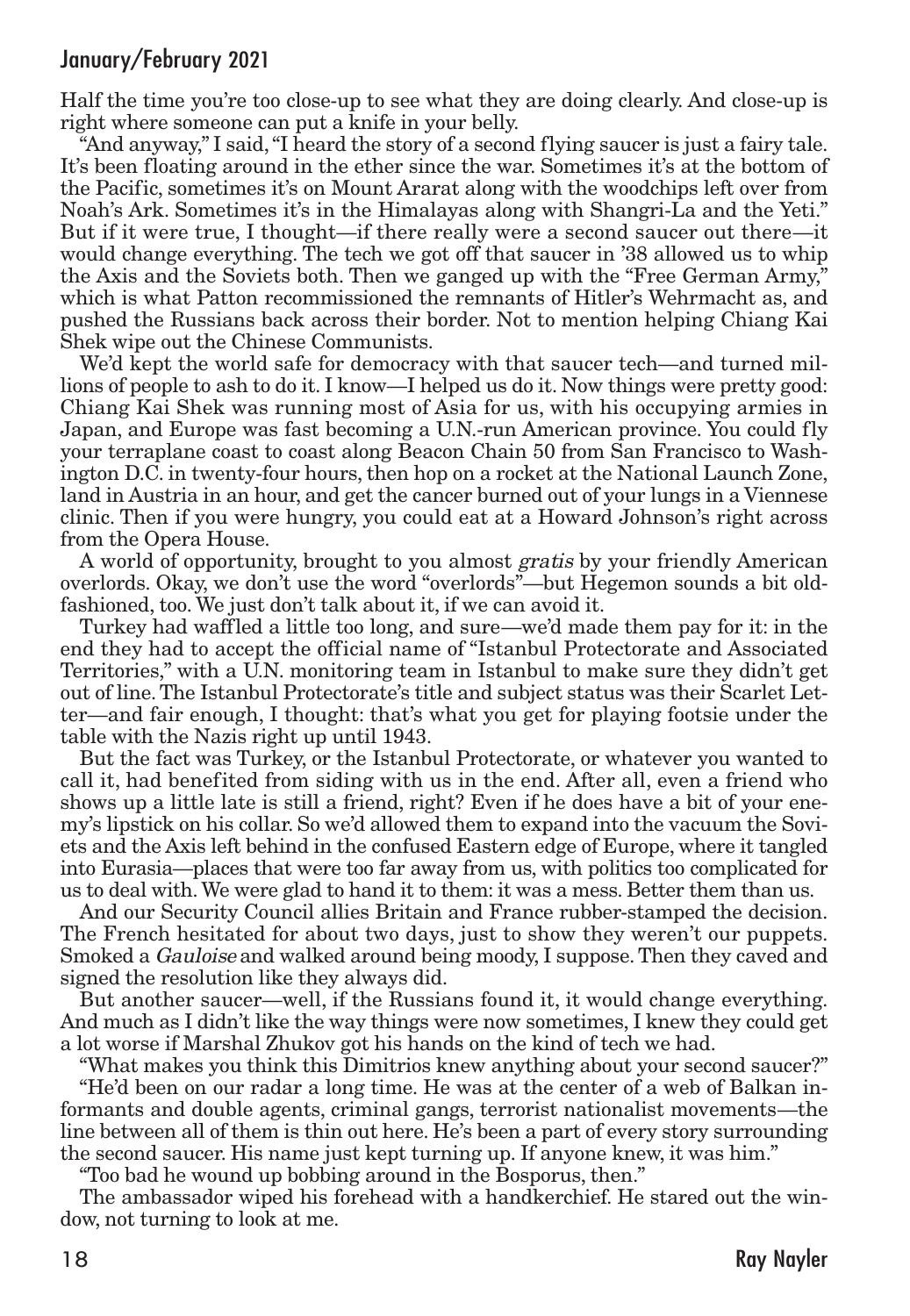"That's where you come in, if what they say about you and this machine you operate is true."

"It's true. But it's not always possible to get the answers we are looking for."

"What do you mean?"

"It might not surprise you to know that even with alien technology, fishing around in the brain of a dead person is a tricky business. We're following neural memory pathways—what we call the 'loops'—that disintegrate as we run along them. I might get three, maybe four tries at pulling the information out of his head, maximum. Sometimes I only get one or two tries before the loops fall apart. And then there are distortions: think of your own memories—how clear are they, really? Much of the time, you'll find you don't remember things accurately at all: you just have an image in your head that might be something someone told you about something that happened to you, or that is distorted by a lie you told someone about what happened, or a false memory based on a photograph you saw of yourself. The loops are like that, only worse. These are the memories and thoughts of a dead person, falling apart as we try to glean what we can from them, and getting tangled up with my own thoughts and memories. We say the loops are 'sticky'—they pick up your own fears, your own preconceptions, and wind those up with the subject's."

I could tell he was getting more nervous: he kept opening his mouth like a fish, then closing it again. I decided to calm him down a bit: "Still, Alvin and I've solved murders with the loops, broken up spy rings, retrieved secrets. Sometimes it all comes together."

He mopped his forehead with an expensive looking silk handkerchief that didn't look like it was designed to touch human secretions. "So what you're telling me is bringing you all the way out here might have been useless. That it might have been a waste of time we don't have."

"No, Ambassador. What I'm telling you is that bringing me all the way out here might be of use. It might actually be your only chance to find out what you want to know" \* \* \*

The ambassador didn't look sweaty or hopeless this evening.This was his forte: gladhanding everyone, back slapping and giving acknowledging head-tilts to acquaintances across the room. He was a dinner party creature—one of that breed of people whose confidence is a public performance—as soon as he is alone, or with just one or two other people, his personality collapses in on itself like a flan in a cupboard.

I stayed long enough after his arrival to let him pump my hand and then told Alvin I was still feeling poorly from the rocket over, and maybe he could have my armed contingent march me back to the Pera Palace so I could keep my strength up for tomorrow.

"You should come along as well," I said."You look like you could use a little rest."

Alvin shook his head."Still trying to get the lay of the land here.With things complicated back home, I'm having trouble keeping my factions here straight."

"Complicated?"

Alvin leaned in close enough for me to scent the lime edge of his aftershave."Word is, she fled the country months ago. They've managed to hush it up for the time being, but the press has finally caught on.The story is about to get out, and that means all hell will break loose. And what's maybe worse is who she took with her."

"Where did she go?"

"Get some rest. You're going to need it."

\* \* \*

They had set the loops up in a wing of a semi-abandoned building near the shore of the Golden Horn. It looked to have once been a factory or research facility. I hadn't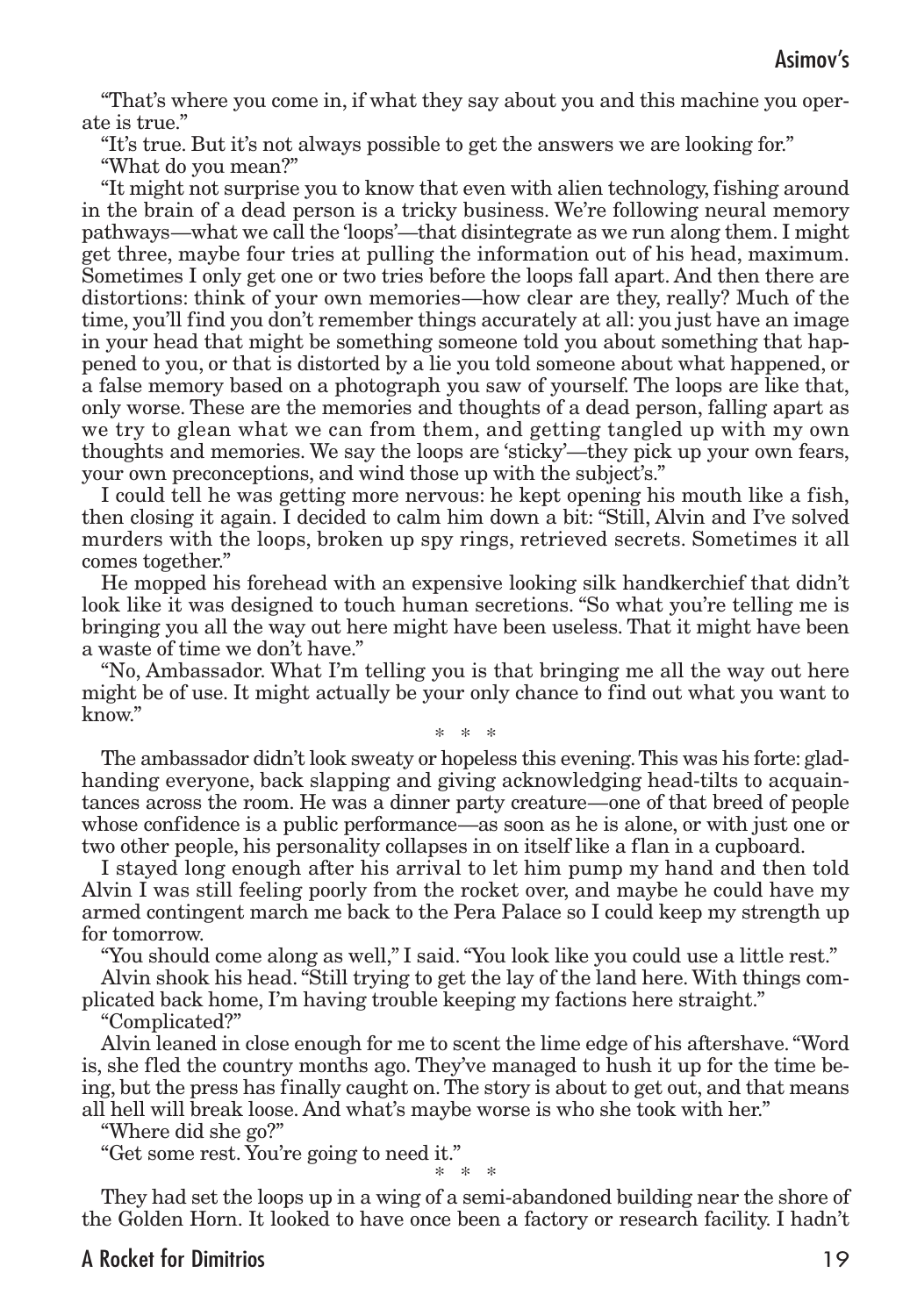slept well, and I was perhaps still feeling a little off from my cold: all morning, my mind had been full of abstract associations, runaway thoughts. As I stepped into the building my first thought was of how difficult it would be for the archaeologists of some future era to understand anything about us, these people of the twentieth century, the beings who had once lived on Earth and constructed such places, filled with such strange contraptions—iron rails in the ceilings, salt-rusted chains hanging from massive pulleys, huge enameled sinks, walls covered in cracked, clinical white tile. The cement floor bore strange oil and chemical stains.

What had been made or done here? I was contemporary, or nearly so, with the people who had built these things, and I could not even begin to guess. There were ramps outside the building that led down to the Golden Horn itself, but there was nothing nautical about the place.

In the center of the cavernous room the OSS techs had set up my Loop chair, something like a cross between a dentist's chair and a prop from some old mad scientist movie.The massive headset, like an evil version of the hair dryers the old ladies love to hang out under at the salon, was propped on its stand.Thick cables led away from the set and disappeared under a white curtain. It was the same kind of curtain you might find in a hospital room, separating patients in a ward.

Seagulls screamed outside, their voices echoing through the building's broken windows.The air was filed with the rot-salt scent of shoreline. Behind the curtain would be Dimitrios, laid out on his zinc slab, awaiting communion.

I wondered what kind of subject he would be.Would there be only one or two loops, fragments of some of the last things he saw, or would his mind be one of the rare ones, a labyrinth of memories to wander in?

Whichever it was, the sheer cost and risk of transporting the Loop Set from California, the armed guards, and the ambassador's sweaty performance in his office, all spoke to the importance of what I had been brought here to do. Looking at the white curtain with the rubber-sheathed tentacles of connecting wire winding under it, I felt suddenly afraid and helpless. I wanted to back out of there, say I needed another day to rest up. But I knew there wasn't time: Dimitrios was fading with every passing moment.

Besides the white-coated technicians milling around, there was Alvin, who had flown me here in a Willys terraplane that kept dipping its nose due to a stabilizer problem, and the Fisherman.

Chief Inspector Refik Bayar looked as immaculate in the middle of this gloomy techno-industrial barn as he had at the party the night before, though he was now dressed in a military uniform complete with polished Sam Browne belt and riding boots to the knee. As the kind of person who is constantly discovering I have lipstick on my teeth, a popped button giving folks a glimpse of my cleavage, or toilet paper on my shoe, I resent people who look like they come stamped off some assembly line at any hour of the day. They don't impress me: they just make me dislike them and their shallow fastidiousness.

"The chief inspector is here to give you some background on Dimitrios Makropoulos. He won't observe the session."

"I usually just dive right in," I said."You know that, Alvin."

The chief inspector nodded. "Yes. I'm sorry—this was at my insistence. There are issues of Balkan politics involved that are thorny, and you may not be able to understand without context. I was briefed by your colleague on the normal procedures you follow, but usually you are operating within the context of your own country. Here you are out of your element, so to speak. I would like to be your guide, if you will allow me. To give you just a sketch of who this man was, so you can place his mind in the proper context."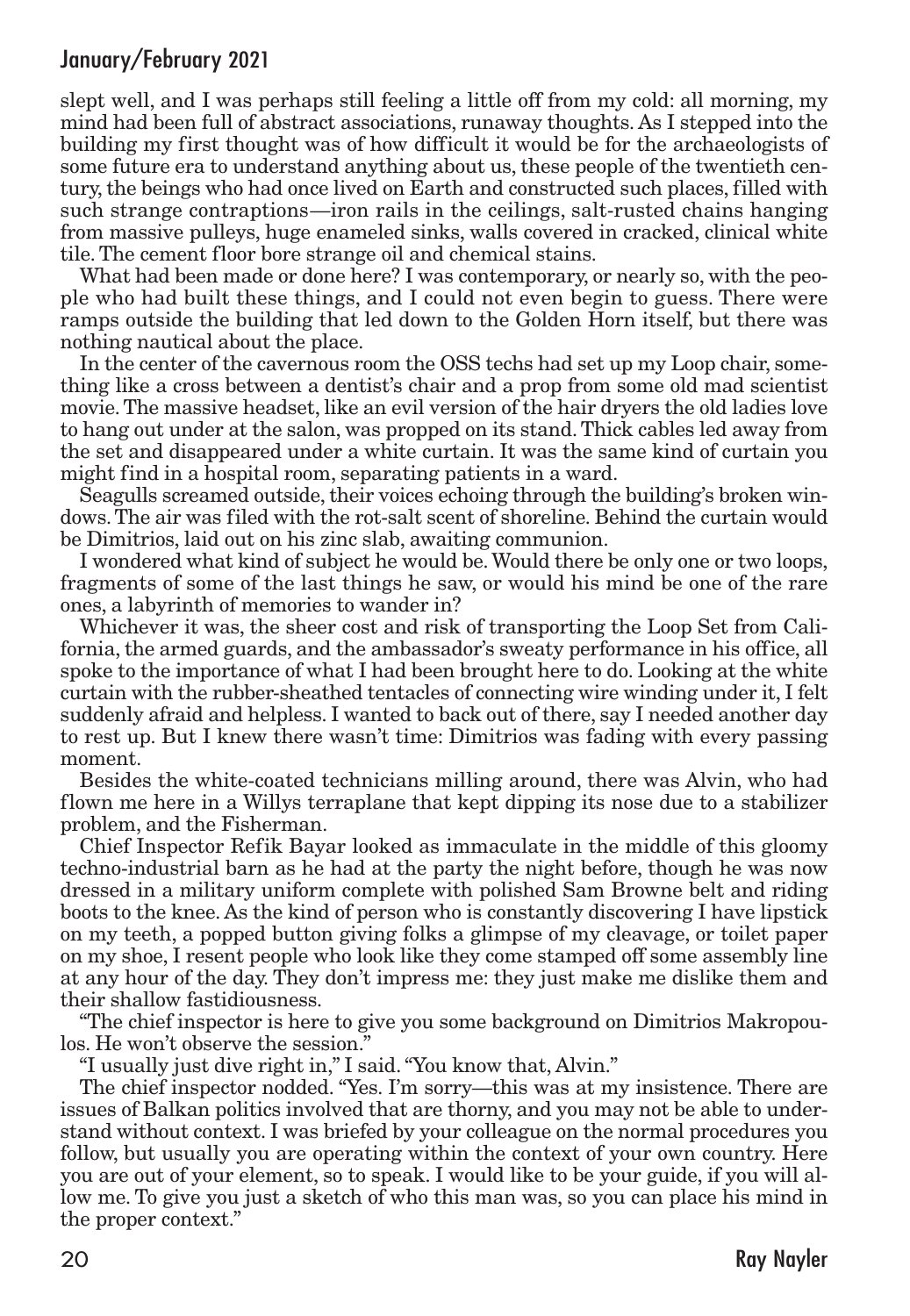"Fair enough."

He glanced at Alvin questioningly. I sighed. "Yes, I can look at the body without needing smelling salts, Chief Inspector. I've seen a thing or two." Ashes blowing down <sup>a</sup> street in Konigsberg. Russian tanks exhaling the ashes of their crews when you opened the hatches, Russian planes dropping from the sky, clouds of ashes in their cockpits. The ashes of the people of Berlin drifting in the shade of the lime trees on Unter den Linden. Ashes I helped make."I think I have the stomach for it."

Refrigeration bars created a cube of cold around us. In the center of this chilled space, the body was laid out on its enamel slab, naked. The flesh was slightly swollen from its time in the water, the corpse pale and purplish under the glare of the highpowered electric lamps suspended from the room's ceiling. At the body's feet was a neatly folded pile of clothing: underclothes and socks, a salt-stained serge suit that had once been blue, a garish floral tie. The man looked to be about fifty, with a neat moustache meticulously dyed black that stood out, in its absurd immaculateness, from the wreckage of the rest of him. He had a face you pass on the street a thousand times a day, and a balding head he was trying to conceal with a bad comb-over. The mortician had done him the favor of neatly smoothing his hair into place for him in death—a surprising touch of human kindness in this strange setting.

The Fisherman looked down at the corpse of Dimitrios with such raw distaste that, for a moment, it seemed as if he were going to spit on the dead man.

"The man you see on the slab before you is a professional of a kind that is far too common in this part of the world. His type is the true cause of violence and chaos in Europe and Eurasia. He was not a spy. He was not an assassin. He was not a politician. He was not a part of any mafia. No. Instead, he was the connective tissue between all of it. He was the link between all of them—the cowardly politicians, the organized crime interests, the spies, the violent fanatics. His kind is the sinew on which assassinations, political coups, and sabotage rely. He was a middleman. A broker in information and innuendo, an arranger of deals. He knew people, found things, made sure other things were not found. He never risked himself: he allowed others to take the risks. He had no allegiance to any cause: he saw allegiance and causes as pathways to what he wanted. The Serbian nationalist, the Greek heroinsmuggler, the Bolshevik, the Nazi: it was all the same for him. They had ideologies: he had self-interest, and self-interest alone. There are thousands like him: they infest this part of the world like cockroaches in a cheap hotel.

"We know little about his early days. If he is the Dimitrios we think he is, then he was found abandoned in 1909 in Larissa, Greece. Parents unknown. Mother believed Rumanian. He was adopted by a Greek family, goat herders on the Mani Peninsula, we believe.Their identity is lost. Makropoulos was likely nothing but an alias. He carried papers as a Greek subject when we found him floating—but they were forged.

"We know almost nothing of his life until he was arrested here in Istanbul for the robbery and murder of a *duenme* money lender in 1933, then released due to a lack of evidence after the fig picker that fingered him for the crime was himself found dead in the Elephant Stables Cistern. The fig picker had been garroted and then stabbed for good measure. But not by Dimitrios: he was in our custody at that time. So we had to let him go.

"And he went: he disappeared. Maybe he is the Dimitrios involved in the theft of naval documents in Zagreb for a Croat nationalist faction in 1936, but then again maybe not: that Dimitrios claimed to be a Greek from Izmir. He fit our Dimitrios' description, but who can say? And the rumor is the documents were stolen by the Croats on behalf of France — even more complicated, then. A few months after his arrest there is a violent uprising in the prison, and many of the prisoners escape. Dimitrios is among them.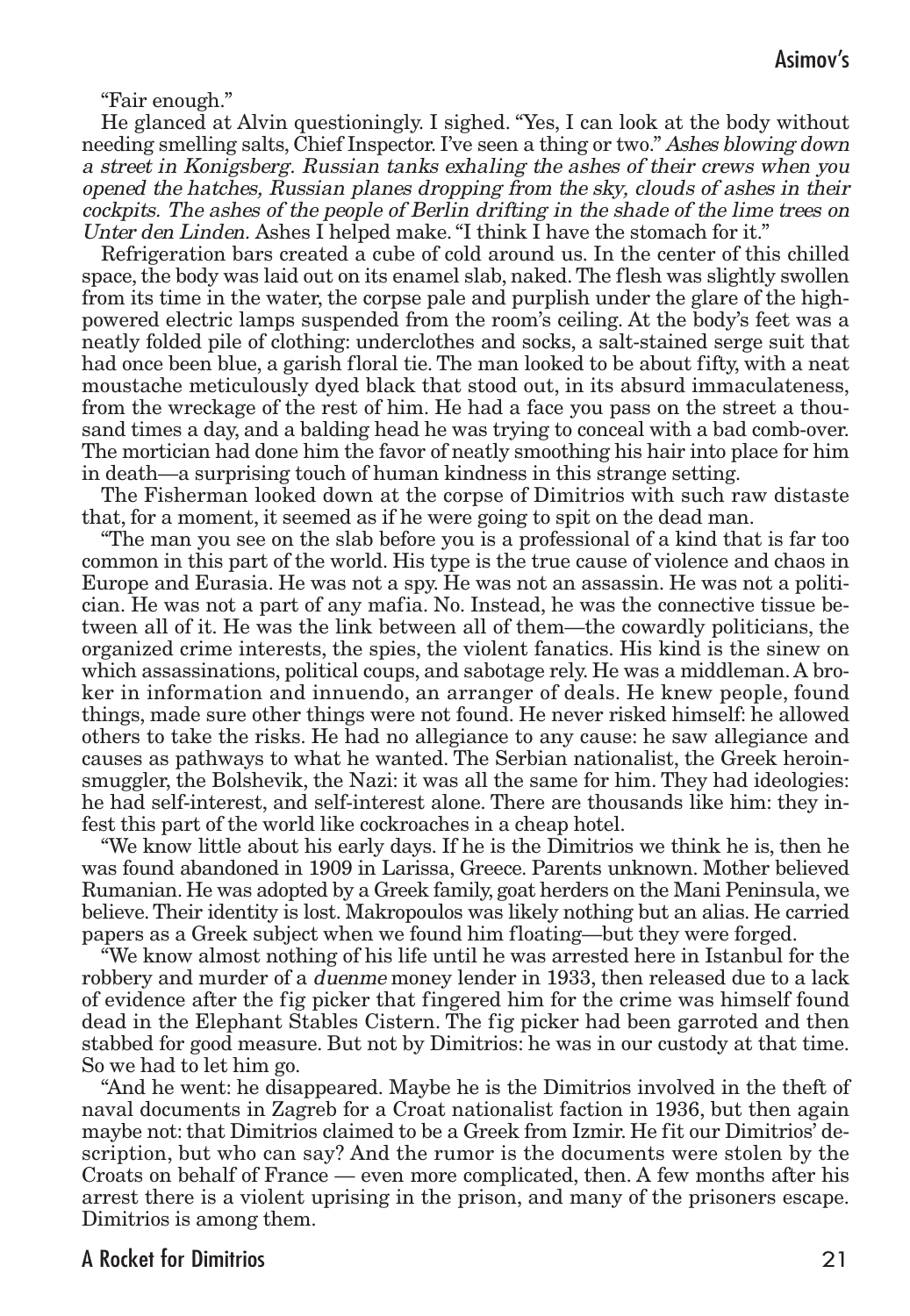"There is a drug smuggling ring in the mountains north of Thessaloniki run by a Greek named Dimitrios who is never caught.This is in 1937.Was it him? We believe so—but we cannot be sure. We don't pick up his trail again with certainty until he is sighted by one of our agents at the Athene Palace hotel in Bucharest. There, we know it is him. Our Dimitrios. Now he's playing the role of a Greek freighter captain, but what he is really involved in is selling Black Sea naval intelligence to the Nazis via their emissaries in Rumania. This is 1940. We have our eyes on him until 1942, when our services are" — he paused, considering his words — "compromised. We catch a glimpse, perhaps, of him again. The port town of Varna, in fascist Bulgaria. First mate of a salvage vessel. He approaches one of our double agents embedded with the Axis Bulgarian government with information he says will alter the course of the war.This is 1943.The course of the war, by then, is largely unalterable. It took you Americans a few years to crack any of the technology you found on that saucer that crashed in your Western desert, but by 1943, things were much more certain."

Ashes, ashes, you all fall down, I thought. And Turkey wakes up from its semi-Fascist dreams and joins the winning team to make sure it gets a slot in the U.N. But what was Turkey up to before that?

"And then?"

"And then our double agent in Bulgaria is compromised. And shot."

There was a long beat of silence, with only the seagulls screaming over the Golden Horn to fill it.

"That was over fifteen years ago," Alvin said.

"Yes. Two lifetimes, for a man like Dimitrios. The war ends. He disappears. Where does he go? His world has changed—where once there was the disarray of the period between World War I and II for him to play in, now there is the Allied Occupation. Does he go East, to places still in flux? The Caucasus? Transoxiana? Mongolia? It seems too far for him. I think perhaps he just puts his head down. It could be he even becomes what he says he was—a sailor, a freighter captain, under an assumed name. Maybe he goes from playing the part to living it. Whatever it is that happens during those years, we don't hear of his existence again until he tries to contact a double agent of ours at the Russian Consulate. But by the time we share that intelligence with you, as we are obligated to do by our U.N. protectorate status, Dimitrios Makropoulos is face down in the Bosporus with a jellyfish in his lapel pocket."

"What was he offering the Russians?" I asked.

The Fisherman grinned. "Your OSS boys know as well as I do. He was offering them a second flying saucer."

"It's preposterous, of course," Alvin said."But not the kind of thing we can let pass by without checking up on it."

"By checking up," the Fisherman said, again with that flash of white teeth, as immaculate as his shirtfront, "Mr. Greenly means dragging priceless equipment and an even more priceless woman halfway around the world to dig into a dead criminal's brain. Surely, Mr. Greenly, you do not expect us to believe you think the existence of a second saucer 'preposterous' if you are willing to make those kinds of investments."

Alvin shrugged his All-American shoulders. It was easy, with his cornhusker good looks and aw-shucks demeanor, to forget who Alvin was. To forget that the OSS had parachuted Alvin into a shattered, Fascist Yugoslavia in 1942 to help organize Serb resistance. It was hard to imagine the midnight knifings and garrotings he must carry around in the nice-guy bone structure of his skull. It's hard to imagine a man like Alvin killing someone at all—but I had personally seen him do it, on two separate occasions, and he had not even flinched.

"I guess we just like to be thorough," Alvin said.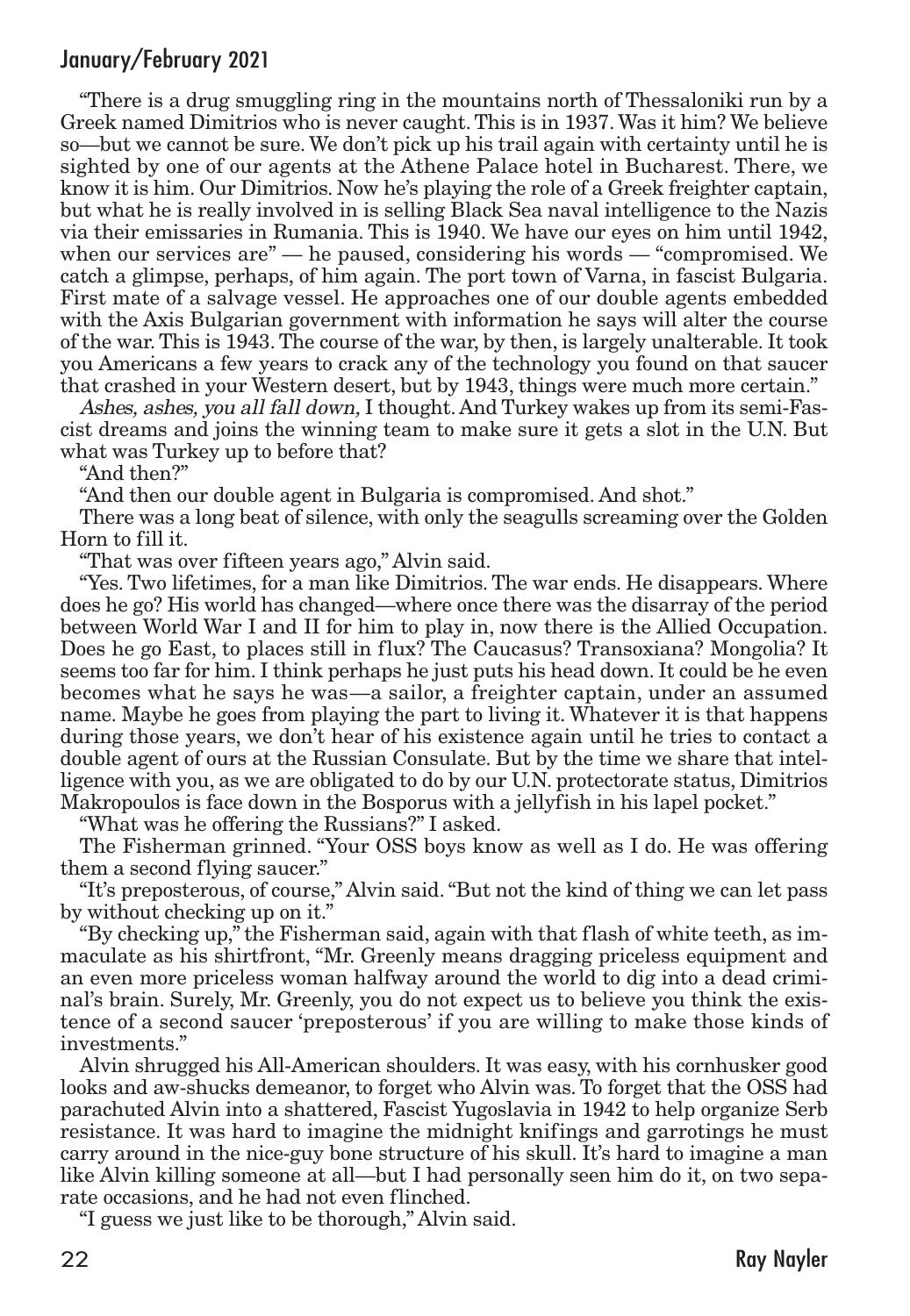The Fisherman gave a slight bow. "Indeed. As do we—especially in the maintenance of our relationship with our American allies, and in our U.N.-obligated sharing of relevant intelligence with your OSS. We consider this a sacred obligation."

He turned to me. "Ms. Aldstatt, I hope my briefing will be of some assistance in your work here." He gave a slight bow.

"I will take my leave of you, then."

"A sacred obligation," Alvin said once the chief inspector had left, "to be fulfilled only when they see fit. They waited until the Russians had murdered Dimitrios to tell us they had a line on this second flying saucer.They thought his mouth was shut for good, so it was safe to let us in on it.They had no idea we have the tech to pull information out of dead minds. You can bet if they'd known, they would have made sure his body never turned up." \* \* \*

A hotel lobby. Rust-colored marble walls inlaid with gold-framed mirrors. Chairs and settees covered in raspberry plush surround heavy yellow marble pillars. Clusters of people are talking quietly. There is no band in the lobby, as in most great European hotels, so I can hear the creak of shoe leather, the hum of conversation. A man with a face like a sick greyhound is leaned in to talk to me: I note the red ribbon of a Legion of Honor in the lapel of his coat, the yellowed moustache clinging to a face made fragile with age. Another man, gray-haired and heavy eyed, with a pointed beard, is eyeing me over his Turkish coffee. He is holding a copy of the Voelkische Beobachter. I cannot see the date. And I cannot guess the time of year from the light in the lobby: it is all electric. There is not a window to the outside anywhere in this seasonless place.

Pointed beard says to me, leaning in conspiratorially:"You had said you wanted to meet Frau von Coler, and we have arranged it."

The loop winds immediately into another: I am in a salon, filled with gilt chairs arranged at conversational angles. A door is open to the warmth of a summer night. Before me stands a woman with hair the color of bamboo, braided and pinned flat to the back of her head like a Black Forest peasant child's. Moonstone earrings dangling from her ears rhyme with her blondness.

"I cannot tell you how happy I am that the French have declared Paris an open city. Can you imagine having to bomb the Louvre?"

Her perfume has the edge of jasmine in it, but I—Dimitrios—am more interested in the expensive German radio near the most comfortable table in the room. I have been amusing myself by devising ways in which I could steal it and have decided I could pay one of the hotel staff to do it for me.

"I am on my way out," the Frau is saying,"to attend a movie screening at the ministry. A banned French film. I do wish I could invite you, but you know how it is, darling. You are entirely too Greek for a party of Rumanians. They're bound to start asking questions. Couldn't you just give me the information now?"

I am back in the lobby. A man in the uniform of a German general is leaning into me, over his sharp nose and the *Pour le Merite* and *Ritterkraus* military decorations at his throat.

"You can bring this back to your friends, as a sign of my sincerity. Just a tidbit of information: Molotov was unhappy when he was in Berlin in November. Hitler has refused, you see, to recognize Russian claims on Turkey. The Balkans, he says, including Turkey, are a German 'zone of interest.' This has cast a certain cloud over Russian-German relations. Perhaps the presence of several German divisions in Poland and the Balkans will be enough to keep the friendship between Germany and Russia intact," his gray eyes squinted through a nest of fine wrinkles."But somehow I fear it will not."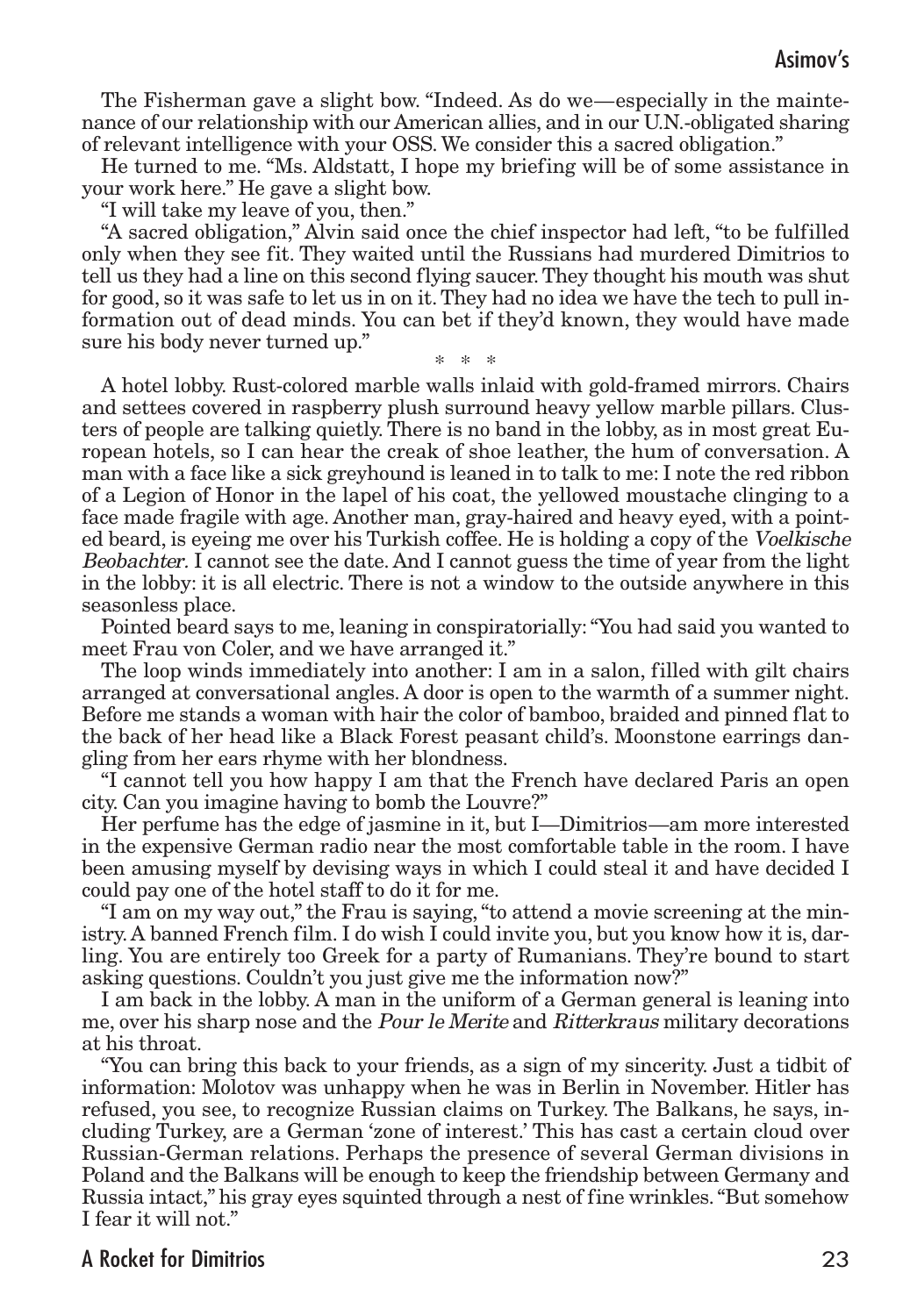"And what of my information?"

He raises a glass of mineral water to his lips."There is so little time for the speculative, Mr. Makropoulos, in the middle of a war.We have time only for the practical and barely enough time for that. And even if the research vessel you are asking for was under a flag of convenience, there are risks some find unacceptable. Also they are asking where you came by this information and what evidence you have to back it up. Perhaps there is something you could allow me to see? A map? This might help me to convince them."

"I'm afraid that's not part of the bargain," I say.

I am just a boy, tending goats on the side of a mountain. There is hardly anything here but stone and thistle and sun, but crossing that sun is a biplane tumbling, burning, through the sky. I hear the thump of the plane hitting the ground in the distance the same sound a sack of flour makes, when tossed from a truck to the pavement.

I am sitting on the floor of a barren, whitewashed little room. A trapezoid of sun through the window lights the page where I am drawing. Now it is not a biplane: it is a rocket. And it is not falling: it is roaring upward into space.

I am in the water. On the horizon, a ship burns. I can hear myself praying.

Then suddenly I am looking at the face of Dimitrios himself.

This is a Dimitrios much younger than the man on the refrigerated slab. He is slender, with a thick head of curly black hair. The mustache that was preposterous on his corpse now seems rather dashing. He is not looking directly at me: he gazes over my shoulder, somewhat absently.

In immaculate King's English, he says: "Groppi's in Cairo had a splendid sort of decadence. Morning coffees and éclairs among the silver-spotted, ancient mirrors. The women in their expensive furs, and the men eying one another's chromium cars. Cairo. A city as old and still as the desert itself. It seemed as if nothing could happen there. The war would never truly start. We blamed the light: the flat white desert light made everything unreal."

I turn in my seat.The Cairo café is filled with British soldiers chatting over plates delicate and yellowed as slivers of bone.

"They thought I would be useful to them, perhaps. And that was enough. I imagine their intelligence services were stringing along thousands of informants, in those days. Everyone was buying and selling information. The market was flush with it. But this war—it had been declared, but what of that? Still there was no fighting. It was all theory. All a game. The phony war, they would later call it. Hitler and Stalin had divided Poland between them, yes, but what of that? Who cared about the Poles, in the end—who cared enough to die for them?

"In England they ran advertisements in the paper: 'At the Royal Victoria Hotel at St. Leonard's on the Sea, the ballroom and the toilets have been made gas and splinterproof.'"

He took a sip of his coffee, and now his eyes found mine. (Mine? What eyes were mine? I was supposed to be him, here in the tangles of his mind  $\dots$  what was happening?) "Of course, in Finland the wolves were already eating well that year. But they invited me to England to tell them my story. It was another world, there: Everyone seemed to be determined to get in one more set of tennis before the storm descended. Cricket on a village pitch. Smoke rising not from burning huts, but chimneys. England, behind her sea barrier, smugly content."

He took a bite of his éclair. I could even hear the clatter of silverware on plates and tables in the café, the hum of conversation. Someone, in that dead man's mind, laughed at a clever joke.

"They invited me, and they listened, and they nodded and considered. Then they sent me away. Theoretical. Impractical. No proof. The same things the Nazis would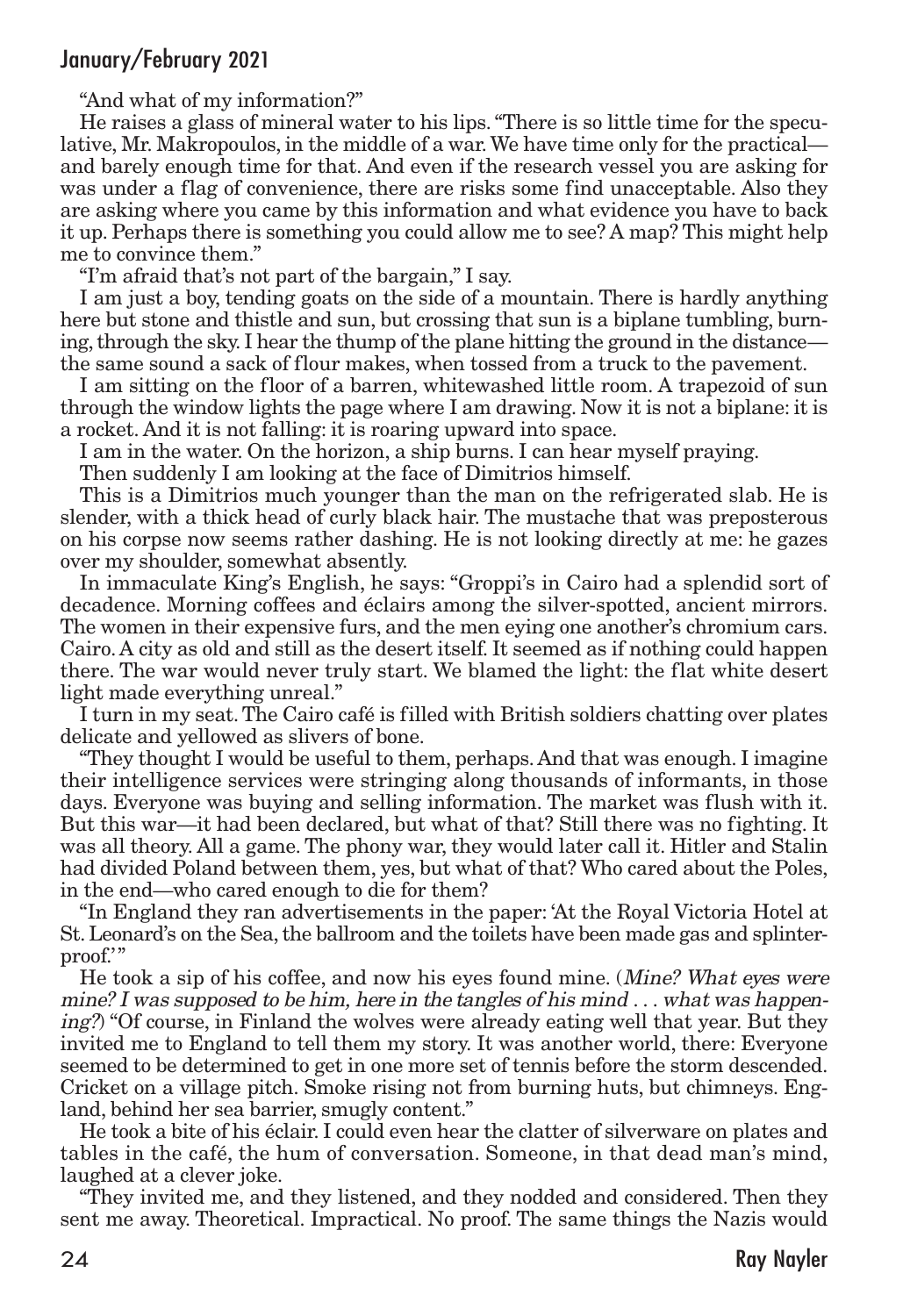say to me later, in Bucharest.The Brits smuggled me out by merchant ship. Dropped me in Athens. My contact there was a good man and kind to me. I think he believed me: I remember that last day—at the Acropolis, rain streaming from shattered eaves. We had our waterproofs on, of course, and good rubber boots, very English. Very practical. We were quite drunk on *raki*, but I got him back to his hotel all right. I remember his last words to me. He was insensibly drunk, sitting on the edge of his bed as I toweled his hair dry:

"'Tomorrow, Dimitrios,' he said, 'I'm almost sure, if it stops raining, our war will begin.'" \* \* \*

"What else?" Alvin asked. We were sitting in a couple of pseudo-antique chairs in the salon of my room at the Pera Palace. Along with his team, Alvin had meticulously swept the room for bugs."Tell me exactly what else he said."

I closed my eyes. "He said, 'I told them exactly where it was, as had been told to me. As had been shown to me on a map.The wreck had been discovered by a French ship exploring along the Rumanian coast with a Rouquayrol-Denayrouze diving apparatus in 1934. They sketched pictures of it but didn't know what it was. The captain kept the sketch. I bought it and the map from him in Trabzon in 1939 for a hot meal. He hadn't put two and two together, but I had: I used to read the stories when I was a boy, reprinted in Greek from the American magazines. The rockets and the ray guns. It was an  $\pi$  —a flying saucer."

"There has to be more," Alvin said."What else did he tell you?"

"Then he smiled across the table at me and said, 'Come visit me again sometime.' And snapped his fingers. The loop broke, and I was out."

Alvin shook his head."This isn't the way the loops are supposed to work."

"No, it isn't. I've never had a conversation with a dead person in the loops before: I am supposed to be them, reliving their lives. But this isn't that: Dimitrios is somehow ... there. Speaking to me directly."

"It's impossible."

"You know as well as I do we don't really know the first thing about how the loops are supposed to work. We don't understand what we're doing with this tech: we just know the uses it has for us. But you're right: I've never experienced anything like it. Not only are there loops within loops—a whole maze of them inside his head—but somehow he knows I'm there. He's telling me his story himself. And he knocked me out of his own head."

"Does your head hurt?"

I shrugged. "It always does, after a loop session. But it doesn't hurt more than when I think about how I have to defend my doctoral dissertation to Professor Freud once we're back in California."

"You're finished with your dissertation?"

"Mostly. Do you think if I was a doctor, our ambassador here would hesitate before calling me 'girl'?"

Alvin shook his head."Probably not."

"I didn't think so. Look, I'll take another shot at it tomorrow. For now what I need most is a drink at the hotel bar, some food in my stomach, and a good night's sleep." \* \* \*

I got the first two on the list (four of the first one), but in the middle of the night I found myself bolt upright, staring into the dark in terror, trying to will my eyes to adjust to the darkness faster.

Once they had, the fear got worse: a figure stood in the middle of the room. There was an icy chill in the air, and the ghost of a breeze across my face although I knew the balcony doors, now open, had been closed when I went to sleep.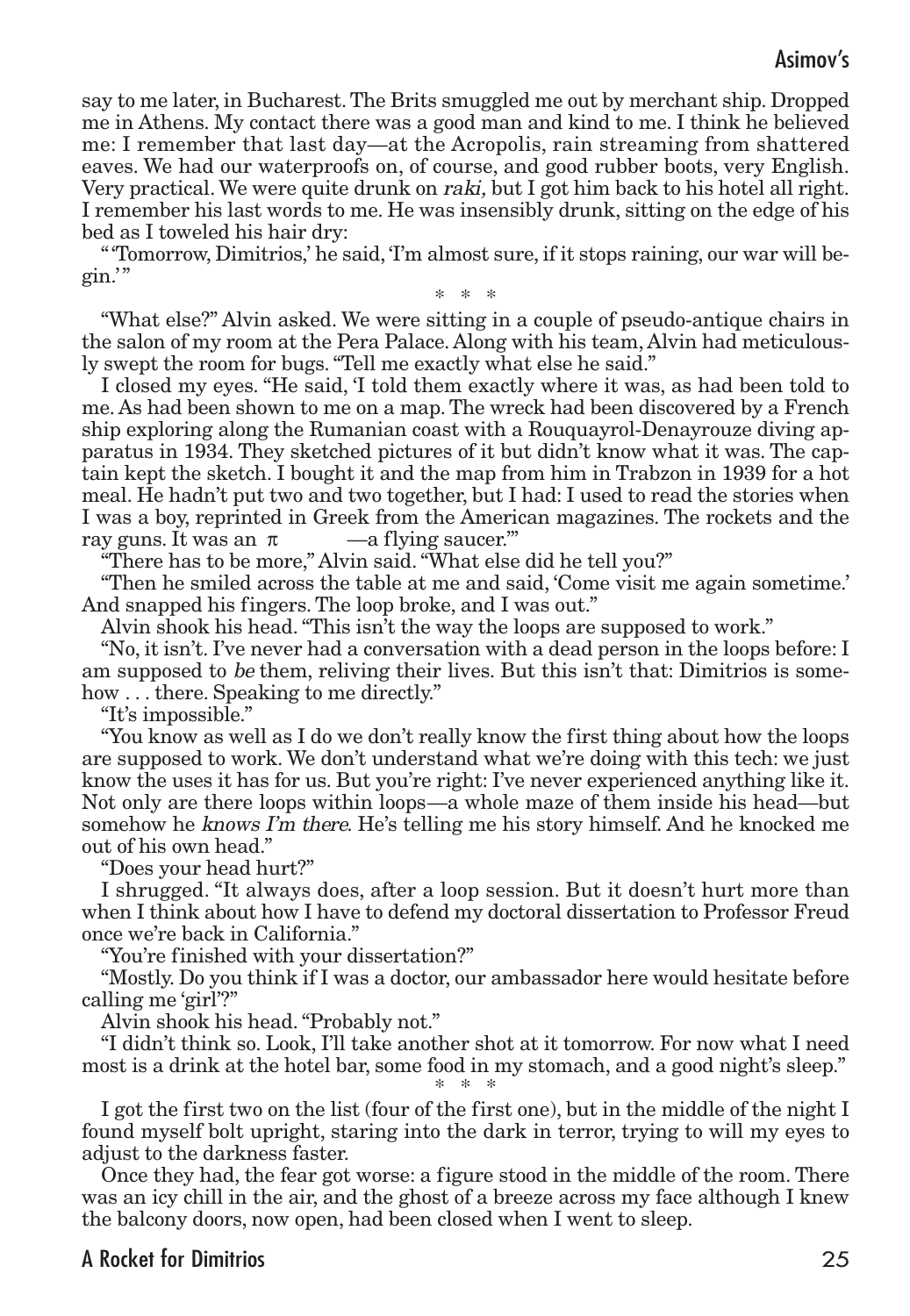"Do not be alarmed," the figure said. "Do not call out to the guards in the hall." There was a strange modulation to its voice that drained it of inflection."We simply need to speak, you and I. You may reach over and turn on your lamp."

I did so. It was hard to make my hand move: fear had locked my muscles.The bedside lamp cast a dim parchment glow into the room.

The person was in a sort of fur-lined jumpsuit, something like a bomber crew's suit, with a thick belt crowded with canvas and leather pouches that all seemed wired together. I could make out that the figure was a woman. But above the collar, the face was a blur—like the play of sunlight on the eddies of a rocky stream, or leaves shuddering in a breeze. Colors writhed. There was no face. I had to clap my hand over my mouth to stifle the scream that tried to push its way out.

The figure put a gloved hand up.

"It's just a device. A way of disguising one's identity. We call it an abglanz. It changes the voice, as well."

"It's . . . it's a bit disconcerting."

"Yes," the strangely flattened voice said. "I agree. But precautions are necessary. Now . . . I need you to listen to me. Please."

Half of my mind was thinking of the disintegration pistol in my nightstand. The other half was listening.

"All right."

"We know what you are looking for. And we'd like to ask you . . . very politely, you see . . . not to find it."

"You mean—not to do my job. Not to do what I came here for."

"No—we think you should continue to do your job. You should gather as much information from Dimitrios as you can. But in the end, you should pretend to fail."

"Who is this 'we'? . . . Maybe you'd like to tell me a bit more about just why I should do something like that for someone who won't even show me their face."

The figure was still for a moment.Then they brought a hand up and tapped something at their collar, and the blur streamed away.

"You're right," Eleanor Roosevelt said."This is no way to have a conversation."

She was wearing a tight-fitting black rubber hood over her head, covering her hair, and pilot's goggles pushed up on her forehead. Her face was pale, the cheeks red as if windburned. The goggles had left red indentations on her cheekbones and circles around her eyes. She sat on the edge of the bed.

"Anyway, I came here personally, to have a talk with you woman to woman, and then I try to do it through that damned device.What was I thinking? This is better face to face."

Once I got over the shock, I said: "Everybody is looking for you. They say FDR didn't leave the White House for a month, in grief."

"I'd like to think it was grief, but I think anger is more like it.When I finally left, I was running for my life."

"Surely FDR would never hurt you."

Mrs. Roosevelt smiled sadly at me."I hope you are right. But regardless, there are men around him who are very determined to hurt me. I'm not sure how much he would be able to do to stop them—or if he would even try, at this point. There is so much bitterness between us now. Even before I decided to leave—for years before, it was clear that Franklin and I had grown apart, built too much scar tissue up over the years. Especially since the Japanese internment. I fought hard against him over that. And I had to fight him more and more, over everything afterward: the suppressions at Manzanar, the way he tried to put down the Rosie Riots, when women just wanted to keep the jobs they had earned, the treatment of our former allies the Russians in the Afterwar, and now this trumped up trial of Martin Luther King, Jr."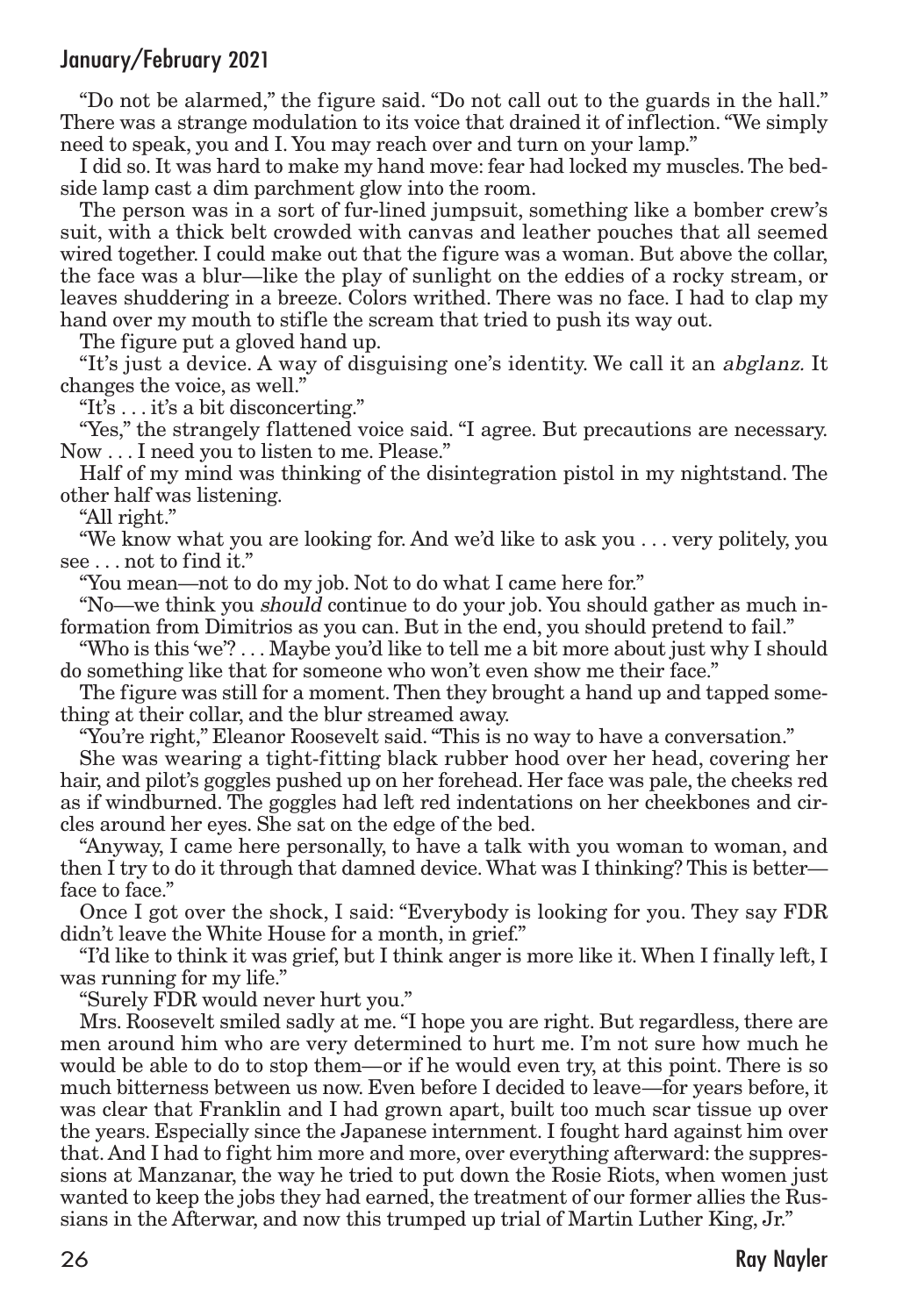"But he blew up a *church!*"

"Dear, there's so much you don't understand. So much is going on behind the curtains of power in Washington. Our country . . ." She paused, considering. She ran the palm of her hand over the fine Pera Palace sheets, the densest silk I'd ever slept on. "Our country, ever since the crash of that saucer in '38, has been in danger. Month by month, year by year, it has fallen further and further under the control of paranoid men. They did not start out that way: they started out as practical people, who aimed to use what we found to help stop the Nazis and the Japanese Empire from destroying our world. And they did that: we swept them away. And that gave these men even more power. One would think that our power in the world, our defeat of the evil of the Nazis and the Japanese Empire, would have given us comfort, made us secure, made us determined to build a world where everyone can live in peace. But that isn't what power does. It didn't make us feel more secure. Instead, it has made us all feel more and more paranoid. And most especially, it has made the men who hold the power more paranoid. Once you have power—unstoppable power, such as our country was given, such as they have, you become afraid to lose it. You become certain that anyone else who wields it will do it wrong—that only you can lead the way.And you begin to rot, inside. I've seen it, eating away at our country." She paused and looked at me."And eating away at my husband."

I thought of FDR's comforting voice in his fireside chats every week. He didn't seem like a man being eaten away inside by power. He seemed like a man in perfect control.

"What's the alternative? Letting the Russians take over? We saw what they did in Poland. Or letting Germany loose again?"

"That's just it," she said. "There are so many more alternatives than that. But we have stopped being able to see other ways of going about things. Fear is a tunnel. Anyone knows this who has been afraid: your peripheral vision shrinks to only what is in front of you, and what is in front of you becomes warped, exaggerated."

Her words brought me back to places I didn't want to go—striding across Operation Overlord beaches melted to glass in which you could see the skeletons of Nazi defenders trapped like flies in amber. Ashes blowing through the Tiergarten.

As if she could sense the images in my head, Eleanor said:"And the things we have done eat away at us. Winning, too, has a terrible cost. It is paid by the soul."

"Yes. Yes. It has a terrible cost," I said."Every veteran knows that."

"I'm not here to threaten you, Sylvia. Or to frighten you into doing what we ask. I'm appealing to your better nature.What we ask is that, whatever you find in Dimitrios' mind, you tell the OSS you found nothing. That there is no saucer. That Dimitrios was lying: the saucer was never there."

"And then tell you where it is so you can hand it over to the Russians? As much as I might hate some of the things that are going on in America, I still love my country," I said. "And I believe that, even though we have made mistakes, we are good. Good enough, anyway. There isn't anyone better out there."

Eleanor Roosevelt stood up. She was in her mid-seventies but moved like a woman of no more than fifty. "No. No. That isn't what I am asking. I don't want you to give up the secrets you find. I want you to tell us nothing at all. We're not looking for the saucer, and the last thing we would want is for the Russians to find it. You are right: they would do the same things with the technology that the Americans have done, only worse. Power would never be safe in Zhukov's hands. Especially after what we did to them. We want peace, not yet another war. But you should know . . ." she was moving to the French doors open on the balcony.

Like a sleepwalker, I stood up and followed her, sensing that there was something she was about to show me.". . . The Russians are looking for the saucer as well, and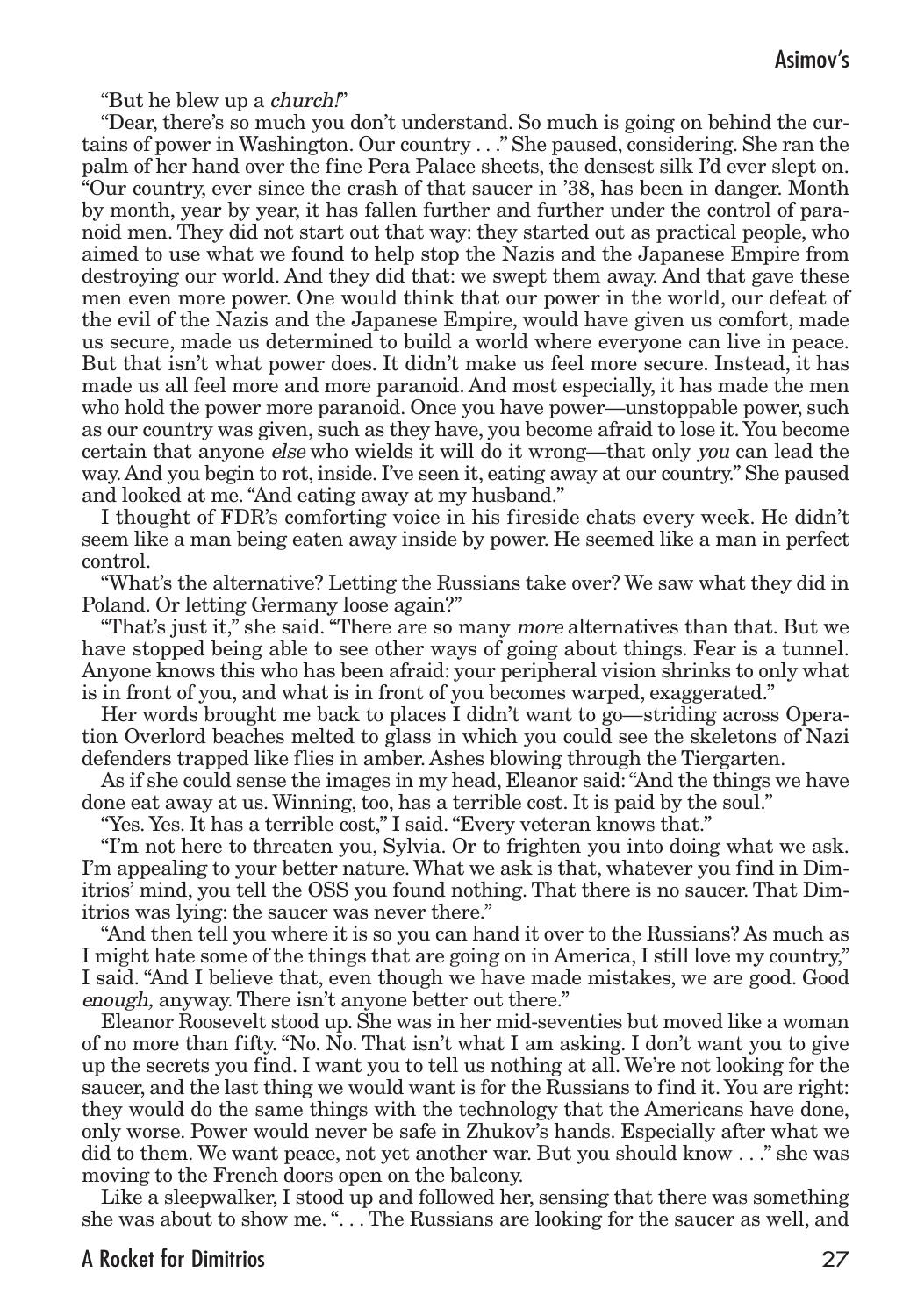every day you stay here you put your life in jeopardy."

"There isn't much I can do about that," I said. "And the Russians are everywhere anyway. They tried to kill me in my own house a few years ago, all the way out in California."

"I know." Eleanor walked through the French doors onto the balcony, and her voice fell to a whisper."But here in the Istanbul Protectorate, even a friend like Alvin may not be able to save you."

She clasped my hands in her gloved ones. I could feel the warmth of her, even through the lined leather. I expected to see a terraplane waiting over the balcony rail, idling silently. But the streets and courtyards were empty. The car that must have brought her there was nowhere to be seen.

"Think on what I said, Sylvia.What would we do with more power? How would we use it? What would it do to us?"

And with that, her feet left the ground, and she floated into the sky.

I had to clap my hand over my mouth to contain a gasp that certainly would have woken every sleeper on that side of the building. Two floors above me, she turned and arced up into the night sky, briefly crossing an ascending Moon before I lost sight of her. \* \* \*

"When you read histories about the fall of countries and empires, there is always some moment historians see—some moment when a country crosses a threshold, a point of no return, and begins its decline. But how would we see such a thing? How would we know if it had already happened or not? What would be the signs we were already living inside a doomed system? Could we see them at all?"

We were in Alvin's room, in the little seating nook, with a Turkish breakfast laid out in front of us of olives, tomatoes, fresh bread, cheese, jam, honey, butter, hardboiled eggs, fresh-squeezed orange juice, and their powerful coffee sludge accented slightly with cardamom. But Alvin wasn't eating: on his placemat was a listening device he had found in his nightstand: a contraption that looked like a chromium, microphone-headed parasite. He was autopsying it with a miniature screwdriver. Now he looked up at me.

"Did you sleep all right, Sylvia?"

"I slept just fine."

He gave me that disarming, cornhusker-at-a-weenie-roast grin of his. "Because it sounds like you were having some weird dreams. Personally, I try to never dream of politics: too complicated. Gives me heartburn."

"I slept just fine, I said. When was the last time you swept my room for listening devices?"

"Just before you turned in. You're clean. I found this one here in my room at around the same time."

"Russian?"

"Can't tell. I've never quite seen anything like it. I'll have to send it to the girls and boys back at the lab."

"Then stop fiddling with it and eat your breakfast. When do we head over?"

Alvin shrugged. "Half an hour or so. The Fisherman is going to give us a ride. I imagine it's another opportunity for him to try to weasel information from us, but at least it means we won't have to drive that government-issued jalopy, so I accepted."

I thought of Eleanor Roosevelt, floating effortlessly off the balcony. Or we could just fly there under our own power. What other technology is being kept from me?

Alvin tossed the bug onto his neatly made bed. Who makes their own bed in hotel rooms? "Okay," he said, taking a sip of his orange juice and tearing off a hunk of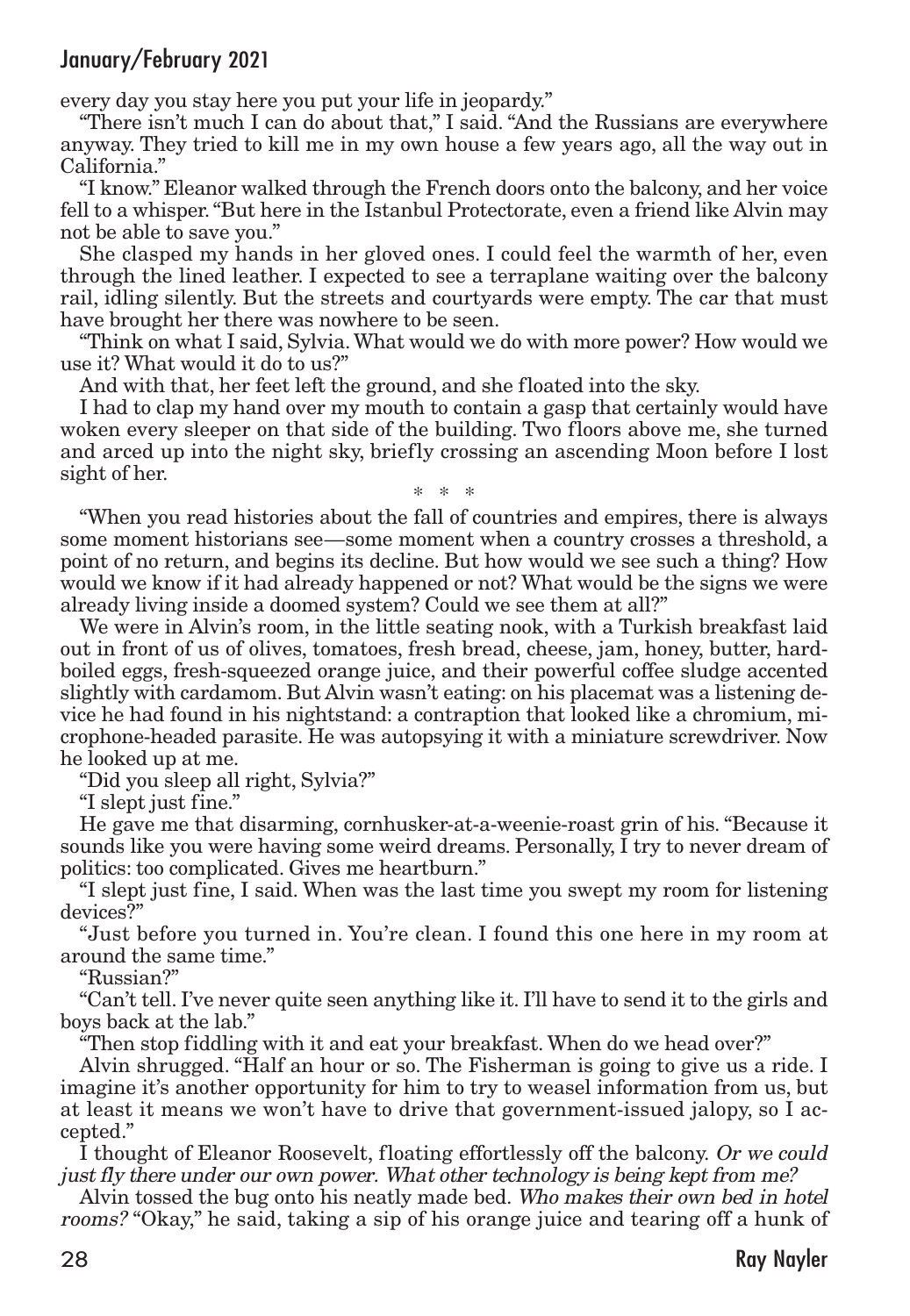## Asimov's

bread, which he proceeded to slather with butter and honey,"I'll bite. You were talking about points of no return, thresholds. Is there a point at which a country has gone too far in one direction to turn back? My answer is, I don't think it works like that. I think those moments only exist in retrospect. They're made up by historians who are trying to make it all make sense so they can teach it or write a book about it. I think the truth is, none of it makes sense at all. And we all just muddle along until some catastrophe comes along and changes the order of things. Until that happens, it's up to people to do what they can to do the right thing."

"You think we're doing the right thing?"

"For now? We're doing the best we can."

\* \* \* I am just a boy, tending goats on the side of a mountain. There is nothing here but stone and thistle and sun, but crossing that sun is a biplane tumbling, burning, through the sky. I hear the thump of the plane hitting the ground in the distance the same sound a sack of flour makes, tossed from a truck to the pavement.

I want to run to where I saw the plane go down. I want to see what has happened, what has intruded into my little world, but I know I cannot: I must tend the goats. If something happens to them, it will be my fault.

I am trapped in my world—this rocky peninsula, these goats, the rocks and sun and thistles. I will never get out of here.

Groppi's again. Cairo: outside, a muezzin calls the faithful. Spotted sunlight on the decaying mirrors and gold leaf. The shepherd boy sits across from me, in his muchmended sweater, a smear of éclair cream at the side of his mouth.

"I often wondered," he says, "What would have happened to me if it were not for that plane. You see, after that moment, nothing was the same. I had never fully known there was a world beyond my world, beyond the rocks, the sun and the goats, my adopted parents and the whitewashed village houses. Then the plane came, tearing a hole in the sky. And from that moment, I knew I could leave that place. I knew I could leave, and I would do anything at all to do it. It was as if I had seen Icarus fall from the air, and in that moment realized there are gods in the world, just beyond the horizon—and heroes, and great deeds. Through the hole the plane tore in my world, I saw a greater world."

Now he was the young man Dimitrios, slender, with his thick head of curly black hair and the dashing, carefully trimmed moustache. He gazed over my shoulder with eyes focused on the track of his own past."It would not be long before I managed to stow away on a grain ship. And not much longer before I killed my first man, in Athens, and fled to Turkey."

Groppi's is beginning to collapse. Yesterday there were British officers eating meals, chatting with one another. Now some of the men no longer have faces you can focus on. In the spotted mirrors the tables are warped and empty. I look down at the floor—it is translucent: sand melted to glass.The skeletons of diners are trapped inside it, coffee cups raised halfway to their death's-head grins.

"Pay attention!" Dimitrios slams his fist on the table.

"Please," I say,"Just tell me where the saucer is. There isn't time."

"I have a story to tell!"

"I want to listen, Dimitrios. I do. But we don't have time."

Outside, a hundred biplanes tumble, burning, through the Cairo sky.

We blamed the light: the flat white desert light made everything unreal.

\* \* \*

That morning, as we arced above the Bosporus in the Fisherman's touring terraplane, he'd pointed out building cranes along the harbors of Karakoy."We are a city of the past, but we are building a future here as well. It is not easy. Every shovel-load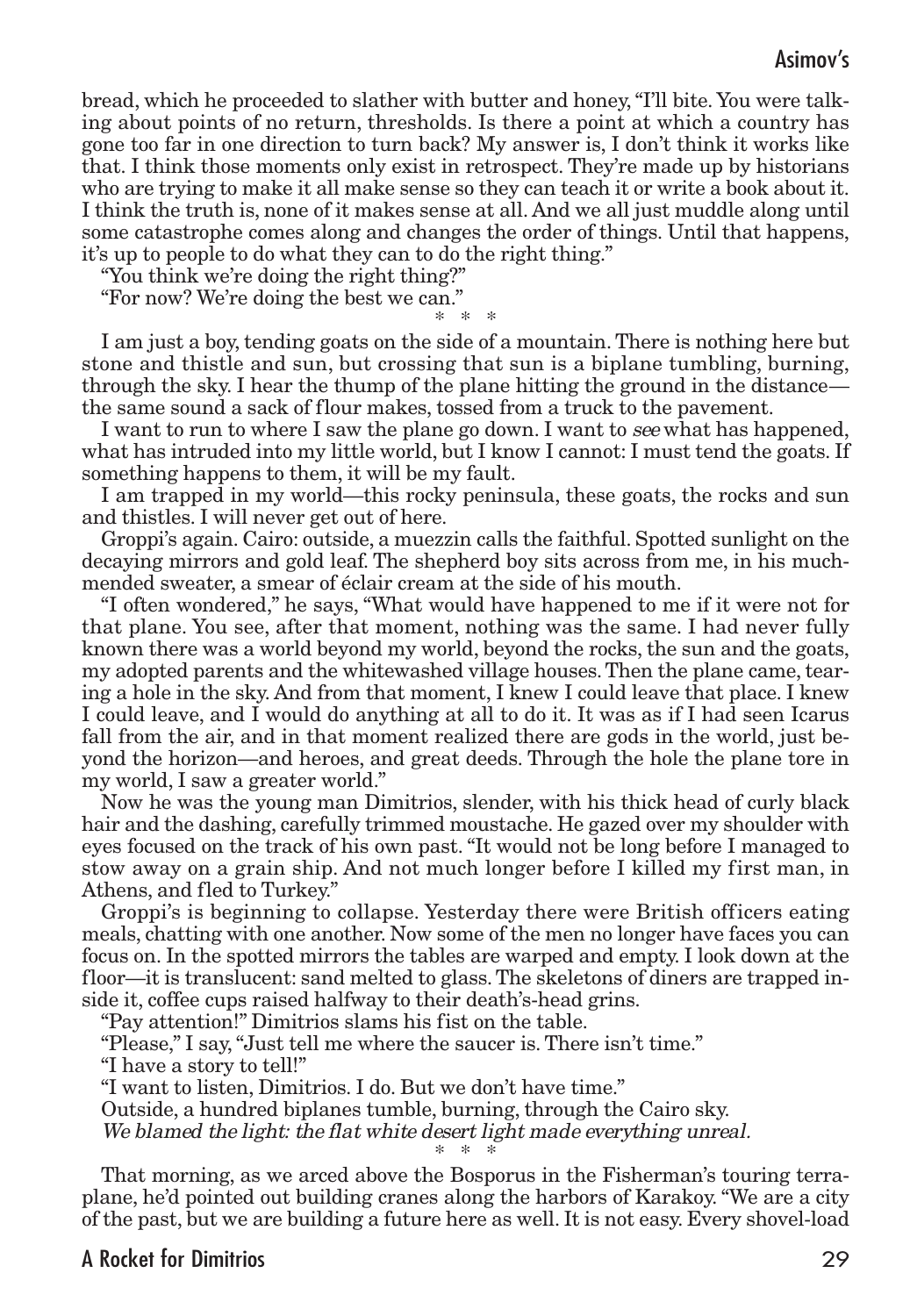of earth we overturn here is filled with history: fragments of Greek amphorae and Roman swords, the anchor stones of Byzantine ships, slivered goblets of Venetian glass, Ottoman prayer beads. We must be cautious. We must collect these bits of the past for the museums. But we are making progress, despite this. We are building a future. In Karakoy and along the hills of Beyoglu we are constructing an institute to rival any in the world. A city within the city, a center of research and knowledge. Education, you see, will be our way out. We have stagnated too long, trapped on the edge of Europe, waiting at the door. We have much to do to catch up with you. But we will catch up.

"For our people, even the sight of a terraplane—something you now take for granted as just basic transportation—is still something to wonder at.There are only a few here, all imported. We build nothing of the kind ourselves. The people travel like peasants, still, on the ground by foot, or by ferry and noisy streetcar. But we have a vision of Istanbul as the center of the world again, as it once was."

We had expected the Fisherman to pry, but he hardly seemed interested. He spoke instead of his city's future as the terraplane made its final rotation for landing."I am an Istanbuli, you see: this city has been my family's home for as long as anyone can remember. It is her blood that runs in my veins—Turkish, Roman, Greek. Perhaps even Thracian. You see the flag?"

We were stepping from the car. Seagulls hovered in an offshore wind over the dock, as if suspended by wires, black eyes staring.The crimson flag with its crescent moon and star flapped from a pole in front of the warehouse, below the blue rectangle of the United Nations. "They say the star and moon emblem on our flag is a Muslim symbol, or they say it is a vision of Osman, but they are wrong. The crescent moon and star were printed on the first coins minted in Greek Byzantium.The symbol belongs to Hecate, the goddess of crossroads and entranceways. She was protectress of this city, the crossroads of the world, the entrance to the Black Sea. She held a torch in each hand to push back the darkness. She was also the goddess of witchcraft and sorcery, and of the ghosts of the dead."

He nodded to me. The wind had blown loose several locks of his brilliantined hair, and they stood up, sharp as the quills of a porcupine."Appropriate to your task here, yes? Hecate will watch over you in your work, if you make her an offering. Every day my countrymen worship her moon and star, thinking our flag is a symbol of something it is not. But we true Istanbulis know: Hecate protects the city still, and every Istanbul street is her shrine."

All I could think of was Eleanor Roosevelt's silhouette drifting across the moon. If that wasn't witchcraft, I don't know what would qualify.

\* \* \*

"Nobody ever listened. And that is why they never found it." Dimitrios scowls. Groppi's is gone: we are on the deck of a ship, rolling heavily in a storm. "And now you don't listen."

"No. I want to. I want to listen, Dimitrios."

He leans over the rail, and points:

"If you look closely, you can see it. There. Look into the water. Not far beneath the surface."

And I do see it: a darker oval, distorted by the waves, like the shadow of a cloud on the sea.

"They thought it was just another shipwreck. And it is—but this ship has crossed an ocean vaster than any other."

I turn to his rain-lashed face. I want to ask him where we are. The coordinates. Latitude and longitude. Are we near the shore? We must be. I want to look out for some sort of landmark. But I do not. I look at his face. He is looking at mine.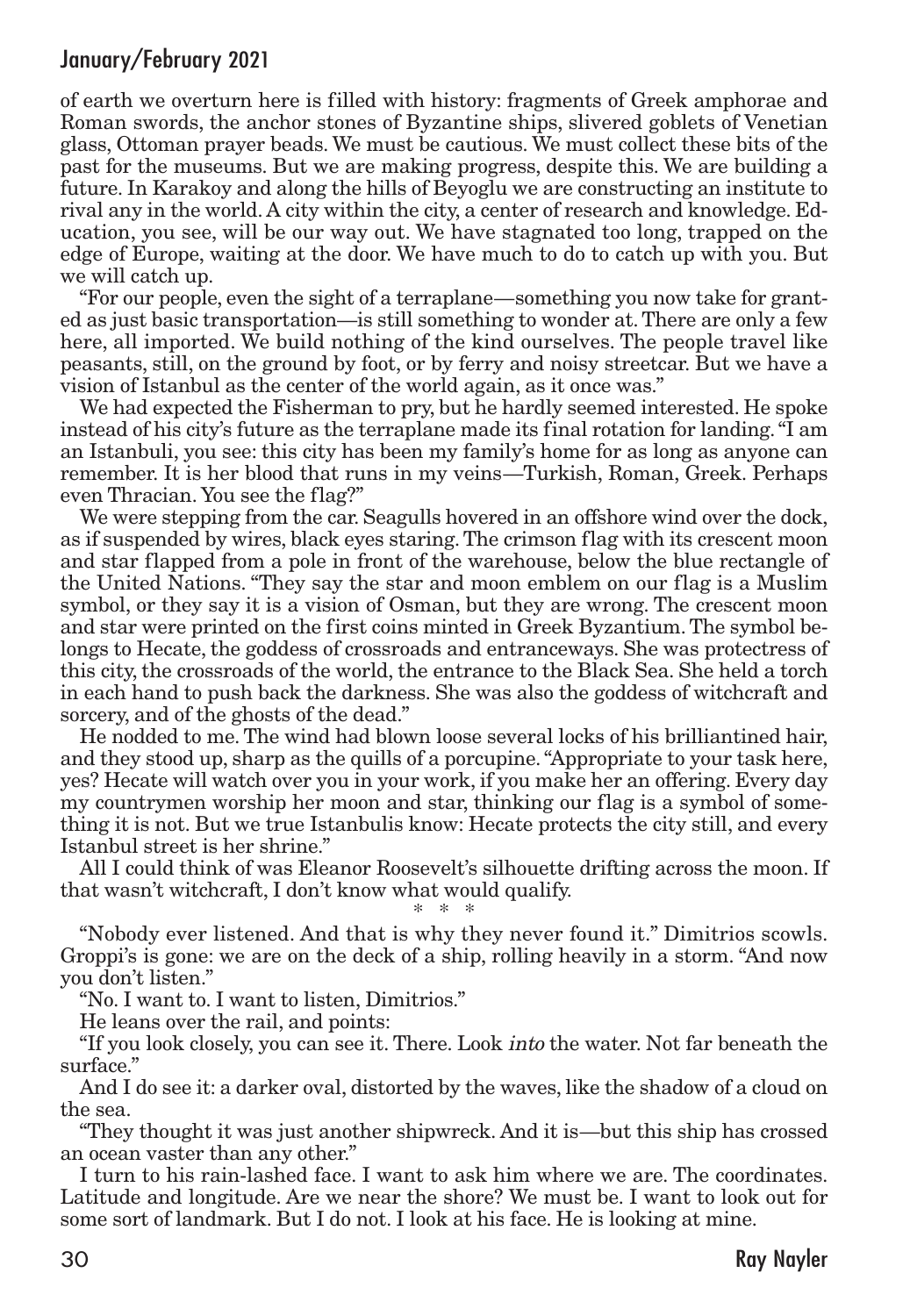"They put the knife in my back. I never heard them. I was on the dock, looking out on the water of the Bosporus. There was a wind, and a bit of rain carried in it."

"Who? Who did it?"

"I never saw," he says. This Dimitrios is older—not quite as old as the man on the slab, but closing in on his own death. I can see every detail of his skin, roughened by his time as a boy among the thistles and stone, tending the goats of his adopted family. Skin made porous by a thousand nights blurred by ouzo and hashish in the rembetiko dens of Athens and Thessaloniki. There is a scar on his eyelid, a nick that creates a gap in his dark eyelashes where they never grew again. I can see the droplets of spray on his cheeks, and the piebald stubble left by a razor drawn unevenly across his jaw. Behind him, a thousand biplanes are twisting slowly through a featureless, gunmetal sky. Or are they rockets? Yes. They are rockets.

A trapezoid of sun through the window lights the page where I am drawing. Now it is not <sup>a</sup> biplane: it is <sup>a</sup> rocket. And it is not falling: it is roaring upward into space.

We are running out of time. "I felt the knife," he says. "I felt him working it from side to side. A professional, making sure he found something vital. And then I was in the water."

"Who were you there to meet?"

He looks up at the sky."I see them too—the rockets.Tearing holes in what is left of this world. You want to tell me we don't have much time. You want to hurry me along. Nobody will ever hear my story."

"The loops are beginning to collapse," I say."They decay, like magnetic tape played too many times. They distort, flake, and fragment. It all falls apart. We don't understand this technology that allows me to be here with you—we've just gleaned enough to use it. But I know I don't have long to speak to you."

"I know," says Dimitrios."I know what I am. A dead man. I know my Virgil: 'This is the realm of shadows, sleep and drowsy night.' I know. 'The tides hold me now, and the stormwinds roll my body down the shore.' It was one of the only books on the shelf of my family's home. I read it so many times. I know the kingdom of the dead when I see it."

He looked up at the sky."But I can hold them back a bit, perhaps. Now that someone is listening at last. Come tomorrow."

"There may not be a tomorrow," I say."Sometimes . . ."

"No. Come tomorrow. I will be here, waiting for you."

\* \* \*

"So it is with grief in my heart and <sup>a</sup> sense of deep, personal anguish that I must come before you, the American people, tonight. I struggled <sup>a</sup> long time in considering whether to speak of these things. I battled with myself. I am, as you know, <sup>a</sup> deeply private man. And perhaps all men are private. There is an impulse in any man to keep his personal woes to himself: to nurse them alone, in the dark, where they cannot be seen. I, too, feel this impulse to hold my pain close, to nurse it alone behind <sup>a</sup> locked door. I still feel it. Yet I cannot obey it. This is the burden of public life: <sup>a</sup> burden I have never felt quite so close to my heart as I do now. I have <sup>a</sup> duty to you. I must keep always before me the knowledge of the position I have been entrusted with by you—a position of great power, yes, but of even greater responsibility. Itis <sup>a</sup> responsibility not only to lead, but to protect."

In my hotel room, Alvin was leaning against the fancy Pera Palace wallpaper with a highball glass in his hand. I was laid out on the bed, head wrapped in a cold towel. President Roosevelt's voice on the radio had an intimacy to it, as it always did, an immediacy that made it feel as if he was in the room with us, there in Istanbul, speaking to us and us alone.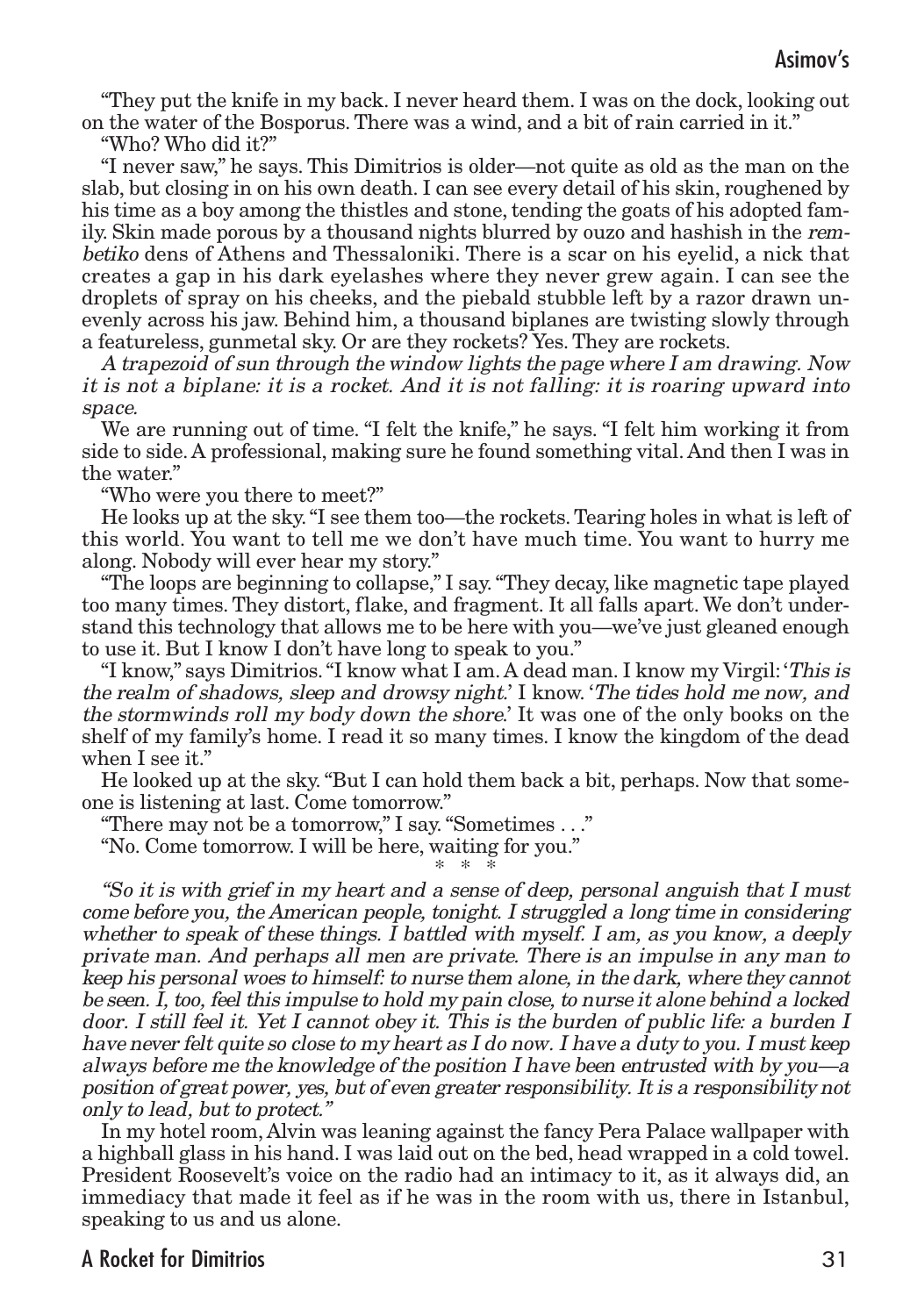"One of the things I have <sup>a</sup> responsibility to protect you from is rumor, and the panic that it brings. And so I come to you today, and lay before you the details of my personal grief, and our national grief. Eleanor Roosevelt, my wife and the closest person to my heart, my companion of decades, has betrayed me. In doing so, she has betrayed us all. She has fled the country to an undisclosed location, taking with her <sup>a</sup> handful of others who have lost their way. These are people who have lost faith in our nation, and I fear they now seek to undermine and destroy what has been built with the labor of millions."

I tried to sit up, but that just made it seem as if the vibrations in my skull would cause it to shatter. I lay still.

"I must be as honest with you—the nation that placed its faith in me—as I can. This group includes General Hedy Lamarr and others who were close to the top echelons of the military and other structures of our state. Moreover, they did not leave empty handed, but instead stole secrets, taking with them technology that, in the wrong hands, presents dangers even to the security of our nation."

Alvin was gazing into his highball glass, squinting at the ice as if he could scry the future from its patterns.

"I know what it is to doubt. I know what it is to be shaken by history, and by the terrible duties of office. I know the sacrifices we must make in the face of necessity, just as millions of my countrymen know those sacrifices and the scars they can leave on the soul. But unlike Mrs. Roosevelt and her fellow travelers, I have notlostfaith in America. We are going to win. We will, and must, prevail over the remaining evils in this world, just as we fought the three evils of Nazism, Communism, and Imperialism, barely distinguishable from one another in their desires to sink mankind into <sup>a</sup> pit of subservience to totalitarian masters.

"We must remain vigilant. We must remain united as never before. We must remain determined in our resolve to see <sup>a</sup> better world, where the only rule is that of the law, and only democracy decides the fate of our fellow man.

"These dragons we have fought and are still fighting never die: when their heads are struck off, they sink underground. There, they wind their poisonous roots wherever there are men and women who seek to exploit their fellow human beings.

"For this reason, we must dig even in our own soil, searching for the poisonous roots of exploitation and fear, destroying them before their fruits see the sun. Therefore, it is with <sup>a</sup> heavy heart that I proclaim the following: Wherever Eleanor Roosevelt and her cabal of traitors are in the world, they will not be safe. There will be no shelter for them, or for anyone who seeks to damage or destroy these United States. Any ally who gives them safe harbor will at once become an enemy. Any enemy who seeks to use them against us will face the full wrath of our United States.

"I know that, wherever they are, they will be listening to these words. I call upon them to return to our shores and face the justice of our courts. They have no other choice: if they remain abroad, it is not the justice of our legal institutions they will face, but rather the full weight of American power, determined to protect what we have built at great sacrifice in lives and treasure."

Alvin shut the radio off."How is your head? Any better?"

"Not after that."

"I'll get you another cold towel."

"Sounds good. While you are at it, would you mind fixing the general trajectory of our nation?"

I heard Alvin scoff in the bathroom, even over the sound of water running in the sink. He came out and set to work unwrapping the cold towel on my head and replacing it with a new one, with all the care of a nurse in a field hospital.

"That seems a bit above my rank and pay grade. How about instead, I try to take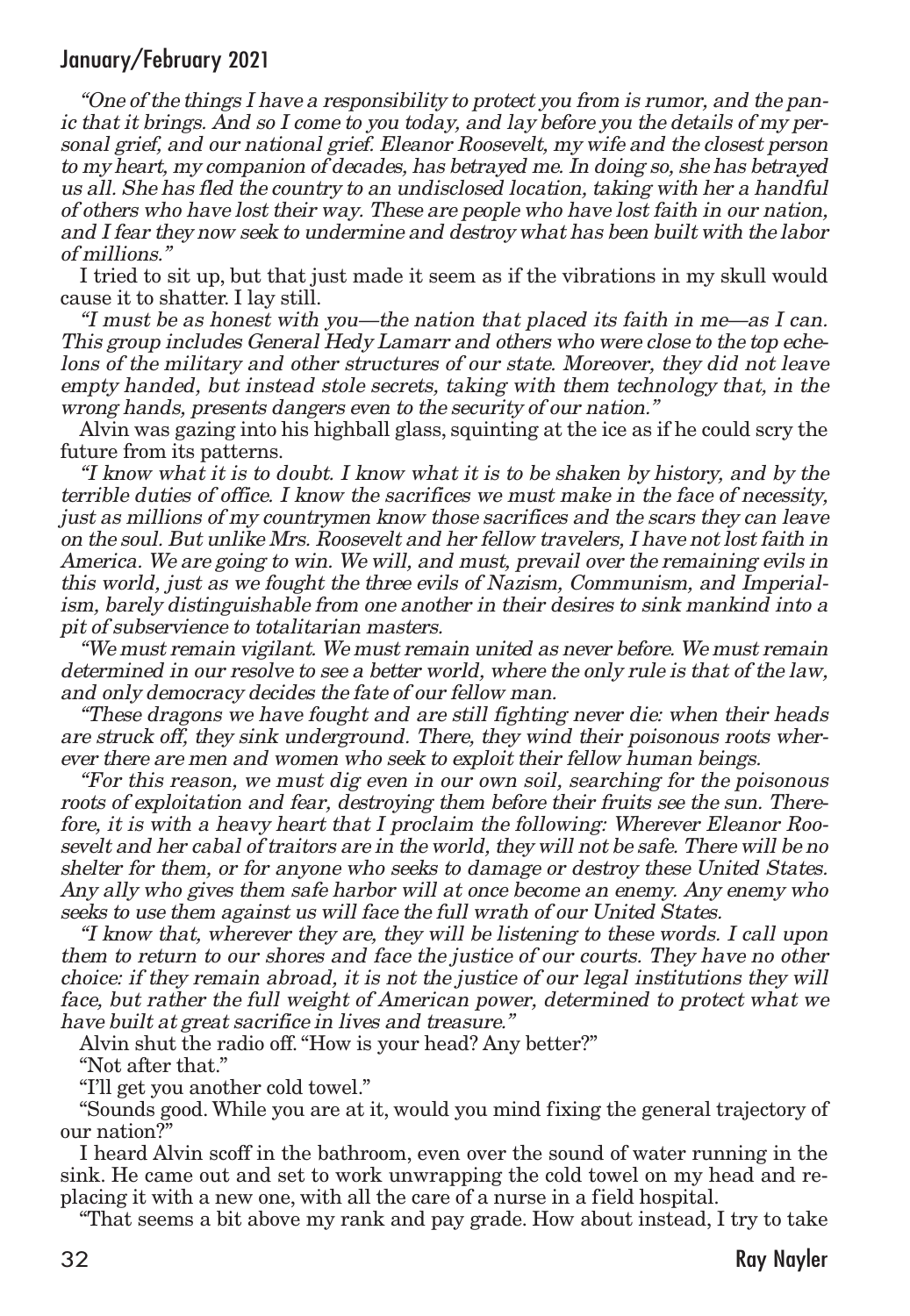care of the things I can take care of. Like you." He checked my pulse. "Your heart is steady, Sylvia, but I'm worried about you: the loops are hard on you. I think you should take a few days off, get some rest."

"You know I can't do that. There won't be anything left of Dimitrios in a few days. As it is, there may not be anything left of him tomorrow."

"I know it," Alvin said."But I want you to know that it's all right to call this off. It's all right not to go back in."

"Is the OSS worried about breaking its toy? I'm sure if you ran enough tests you could find another pilot for the loops. I'm just a contractor, after all."

Maybe Alvin's face reddened slightly, or maybe it was just my imagination: even after years of working together, his emotions were difficult for me to gauge: they were like shadows under water—I could only sense the vaguest outline of a form, without having the slightest idea what it was. Like the saucer beneath the surface of the Black Sea—a shape anyone could see if they looked, but which meant nothing unless you knew what it was.

"You might be 'just a contractor' since you refused our invitation to join up, but you're my contractor, and I'm concerned about your well-being."

"Alvin, I bet in a past life you were an excellent lion tamer in the circus. I bet you went around after the show and petted all your kitties and made sure they were well fed and brushed their manes and the furry little tufts on their tails and everything."

"You say the darnedest things, Sylvia. Have you asked Professor Freud for a few private sessions, not related to your thesis?"

"Very funny. Did you sweep my cage for bugs like a good little boy?"

"It's all neat and tidy."

"Then go on back to your place. Your lion needs its rest. Big performance tomorrow." After Alvin retreated I lay in the dark with my thoughts loosed around me:A tangle of impressions from that day's loop session, knotted up with my regrets about the way I treated Alvin. He was the closest thing I had to a friend in the world, but I wanted to slap his face all the time, to scream at him. He seemed, thinking of him there in the dark, to represent everything I hated about the OSS: this idiotic, lock-step patriotism that wouldn't allow them to see our country was coming apart around us.

But was there something I wasn't seeing? Was he holding something back from me? If there was, he hid it too well behind his mask of stoicism. Alvin kept everything locked away inside. Was it a skill he'd learned in Nebraska, on the football field? Or later, in Yugoslavia?

Dimitrios. Dimitrios. The informant, the rake, the man-of-the-world come up with a will and a knife from the dockside rembetiko bars of Piraeus. The curly haired, handsome murderer with his dashing moustache, who inside was just a goatherd from a land of stone and thistle. Who now was just a broken, middle-aged man with a combover and a dyed moustache, loose with flab, dead on an enamel table. Dimitrios of many faces.

For years, nobody had listened to him. Why had they started listening now? And why not just pay him for his information and be done with it? Who had killed him, and why? And why kill him in such a way others would find out about it? There were ways to do it without sending a message—to make a man disappear.

Like we made the Berliners disappear . . . Stop.

Like we made the Red Army disappear...

Stop.

Like we made everyone in Tokyo disappear . . .

Stop stop stop.

Finally I had to turn on the light. That voice rarely came to me in the light. Rarely.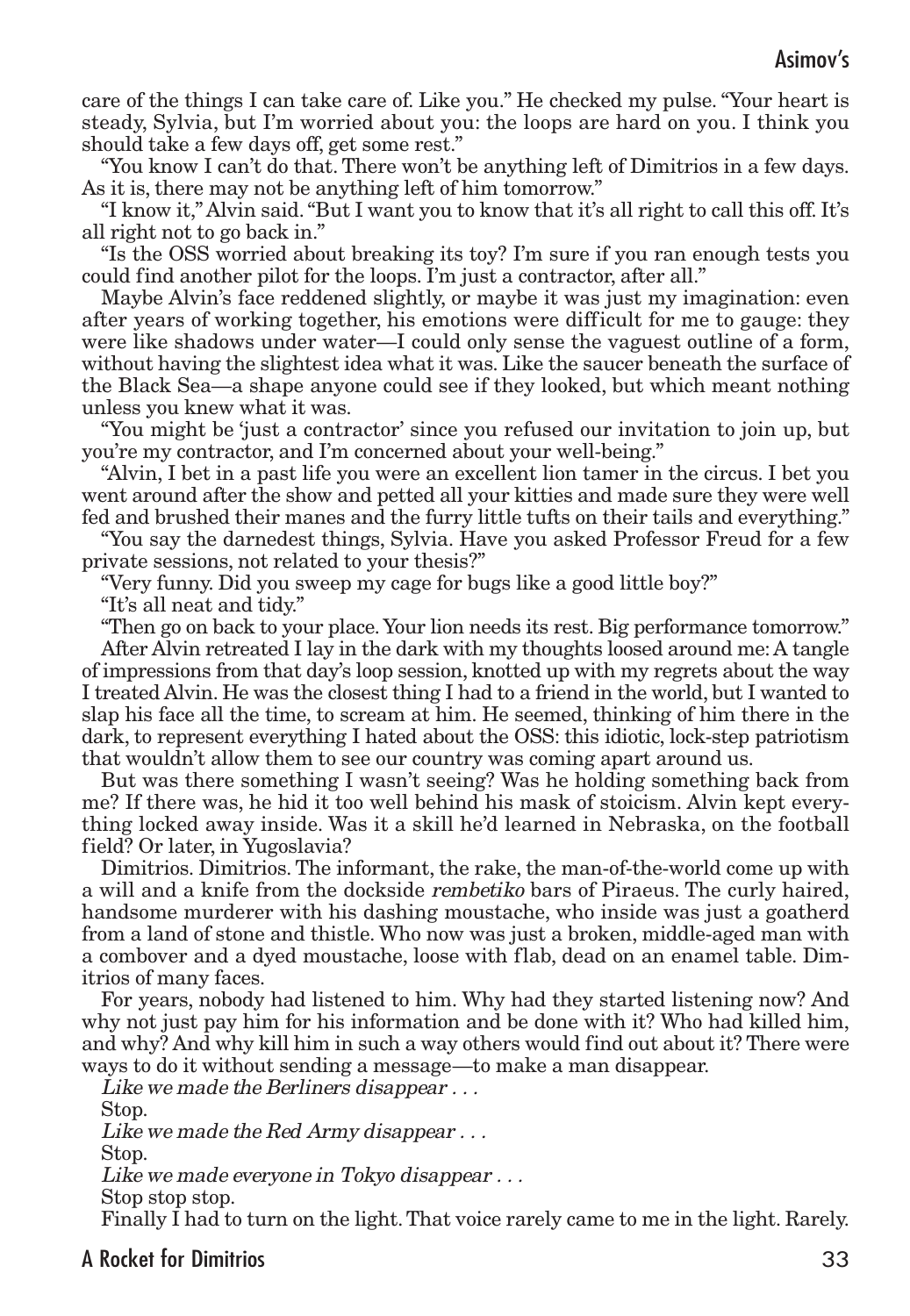I got up, brushed my teeth again, paced the floor.

Like we made the Chinese Communists disappear . . . Stop.

I went out onto the balcony. My head felt better in the cool misty air.The slight tang of salt helped, the moan of a foghorn out on the water pulled my mind elsewhere.

"I need a drink," I said to nobody.

Maybe I thought Eleanor Roosevelt would float down out of the sky and bring me one.

She didn't.

I looked over the balcony rail. For a moment, the street below was translucent: sand melted to glass. Istanbul's history floated inside it like meat in aspic: fragments of Greek and Roman columns, the prow of a Venetian ship, cannonballs and helmets. And the skeletons of a thousand years.

I shook my head. That made the images go away, but started the pain, left over from the loop session, back up.

I had just decided to go down to the bar and have that drink I needed when it happened.

Even later, I would find it difficult to describe: it was as if time . . . smeared. As if for a moment everything lengthened in duration, then suddenly shifted to a quickness beyond comprehension. There was a flash of light. This was combined with a concussive wave—a thick layer of air, as if the molecules had suddenly drawn close, changing state to something near liquid. The wave pulled me up almost to the level of the balcony rail, and then slammed me against the wall of the hotel. \* \* \*

When I came to, Alvin was crouched over me, repeatedly snapping his fingers in front of my face.

"Please stop doing that."

"Good, you're awake. Can you move your hands and feet? Try for me."

"Seems I can."

"Can you stand? We need to go."

"Where?"

"To the consulate. We're gathering there. They've barricaded the street. There's been an attack."

" $On$   $11S$ <sup>?"</sup>

Alvin was leading me into the room, steadying me with an arm around my waist. My head hurt a bit, but otherwise I seemed to be all right. Then I saw the Fisherman, standing in the middle of the room. His hair was tousled, as if he had just gotten out of bed or been in a fight. His tie was askew, and his coat was torn at the shoulder seam.

"No," he said."On us."

"What?"

"An explosion. In Karakoy near the docks."

"Who  $\ldots$ "

"We aren't sure yet. But I have been tasked with getting you to your consulate. That is my priority. Please come with me."

I glanced at Alvin. He nodded.

Outside, the street glittered with shattered glass. Two Turks in business suits holding submachine guns of the prewar type scanned the street.

All around us, dogs were barking and howling.The Istanbul night was full of their voices, as if the explosion had transformed half the city's inhabitants into canines.

"Dogs are Hecate's sacred animal," the Fisherman said."Perhaps they have awoken to protect their city."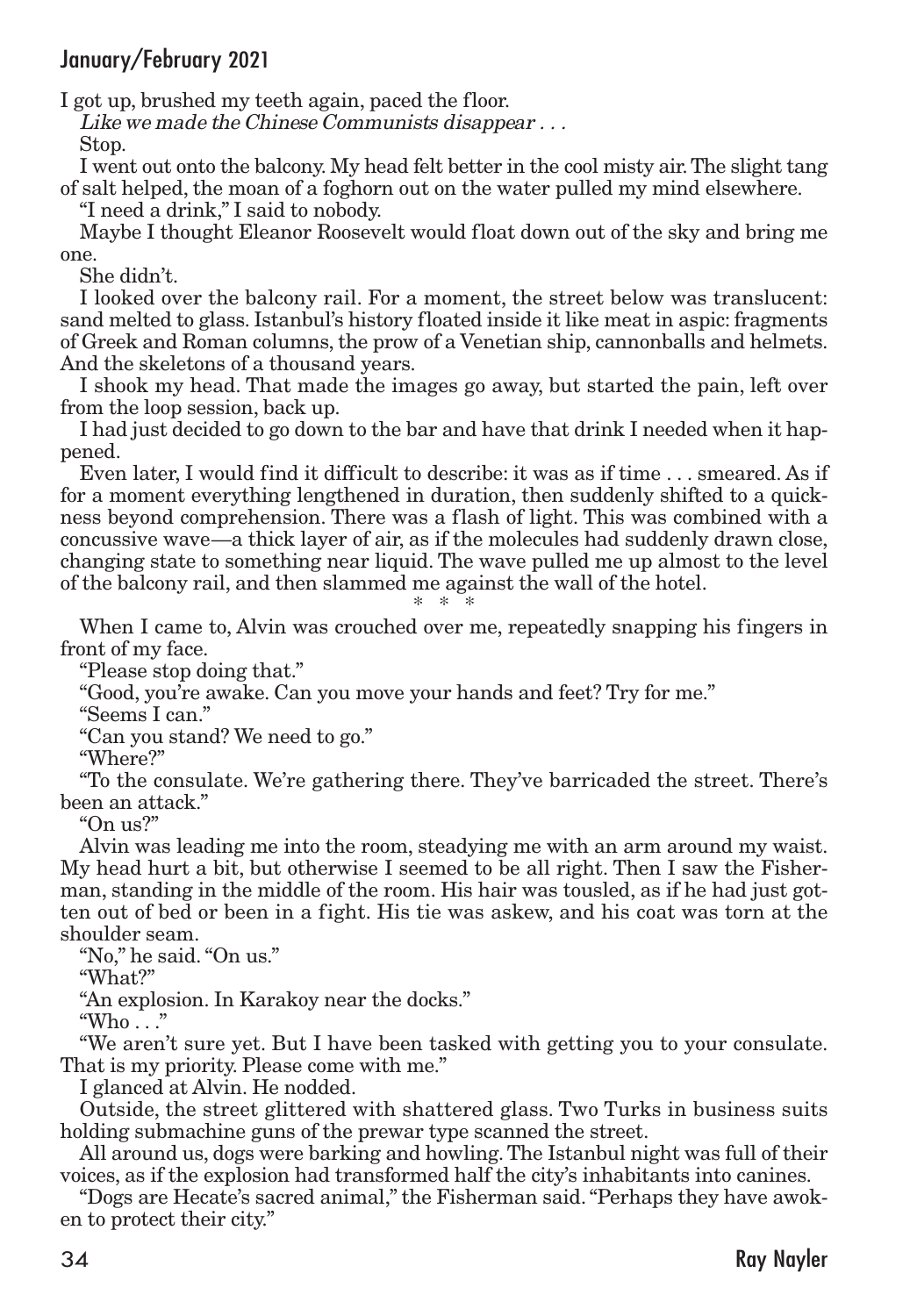# Asimov's

The submachine gun-toting guards flanked us as we made the short walk from the Pera Palace to the U.S. Consulate. Besides the cacophony of dogs and the shattered glass under our shoes, the street was silent. Faces half-hidden by curtains watched our progress from behind the cracked glass of their windows. At one point one of our guards fired his gun into the air in warning to someone I did not see. I had forgotten how deafening one of those things was up close.

The consulate's steps and street level windows were being sandbagged by a squad of GIs. Guards with the latest iteration of the death-ray long-gun watched the street. The building blazed with light and activity. Searchlights on the roof prowled the neighborhood's façades. I watched as a Willys carved an arc toward the rooftop-landing pad. Two armored vans blocked road access from either direction.

"I'll leave you here," the Fisherman said."And wish you well. It looks like you are in capable hands, and I have much to attend to."

As the Fisherman strode off with his heavies, an OSS clerk came up to Alvin and muttered something, leaning in close. All I heard was "asset."

Alvin turned to me. "I'm sorry about all of this, Sylvia. I want to say that in advance. But we need you right now. And it looks like it's going to be a long night."

"And me in my carcoat and my worst dress, without any lipstick. I feel so underdressed."

"Be a good soldier."

"Contractor, you mean."

"Be a good mercenary soldier, then."

"Ooh, I like the sound of that. I wouldn't mind having that one on my calling card." \* \* \*

Dimitrios' body was laid out on a sheet-covered table that had been manhandled in from somewhere and placed squarely in the middle of the room. It was the same room where I'd met with the ambassador a few days before. Its formal, fake-antique velvet-and-gilt furniture had been shoved aside. Steel shutters blanked the windows.

They had brought in the refrigerator bars as well: the place was an icebox, just a few degrees above freezing. The techs had Dimitrios wired up and ready. His carefully trimmed and dyed moustache peeked absurdly out from underneath the loop apparatus. A second sheet mercifully covered the lower half of his body.

My own apparatus was on its stand, but they hadn't brought my chair: instead, they had one of the silly Louis Qinze chairs set up for me.

People were moving in and out of the room from other parts of the building—diplomats in rumpled suits, GIs and OSS khakis, until Alvin said, "Shut that door and post a guard. Nobody comes in."

"But the ambassador . . ." Someone protested from the corridor.

"Especially not that jackass." Alvin slammed the door shut himself.

"That was out of character."

"It's been a long day." Alvin clapped his hands to get the techs' attention. "I need all of you out of here for a few minutes. Go wait in the corridor. I'll get you when we're ready to start."

One they were gone he pulled a chair up next to mine. He still seemed mostly composed, but I could see blotches of reddened skin creeping above his collar, and I knew if I took his pulse it would be racing. "Look, Sylvia—things here are falling apart. That explosion in Karakoy—we don't know what it was, or who did it.The Russians? Maybe. Serbian or Albanian nationalists? Also a possibility. But there is more going on. The relationship between the United States and Turkey is fraying as well: FDR thinks the Turks are harboring Mrs. Roosevelt and the group of scientists and military who left with her."

"What does the OSS think?"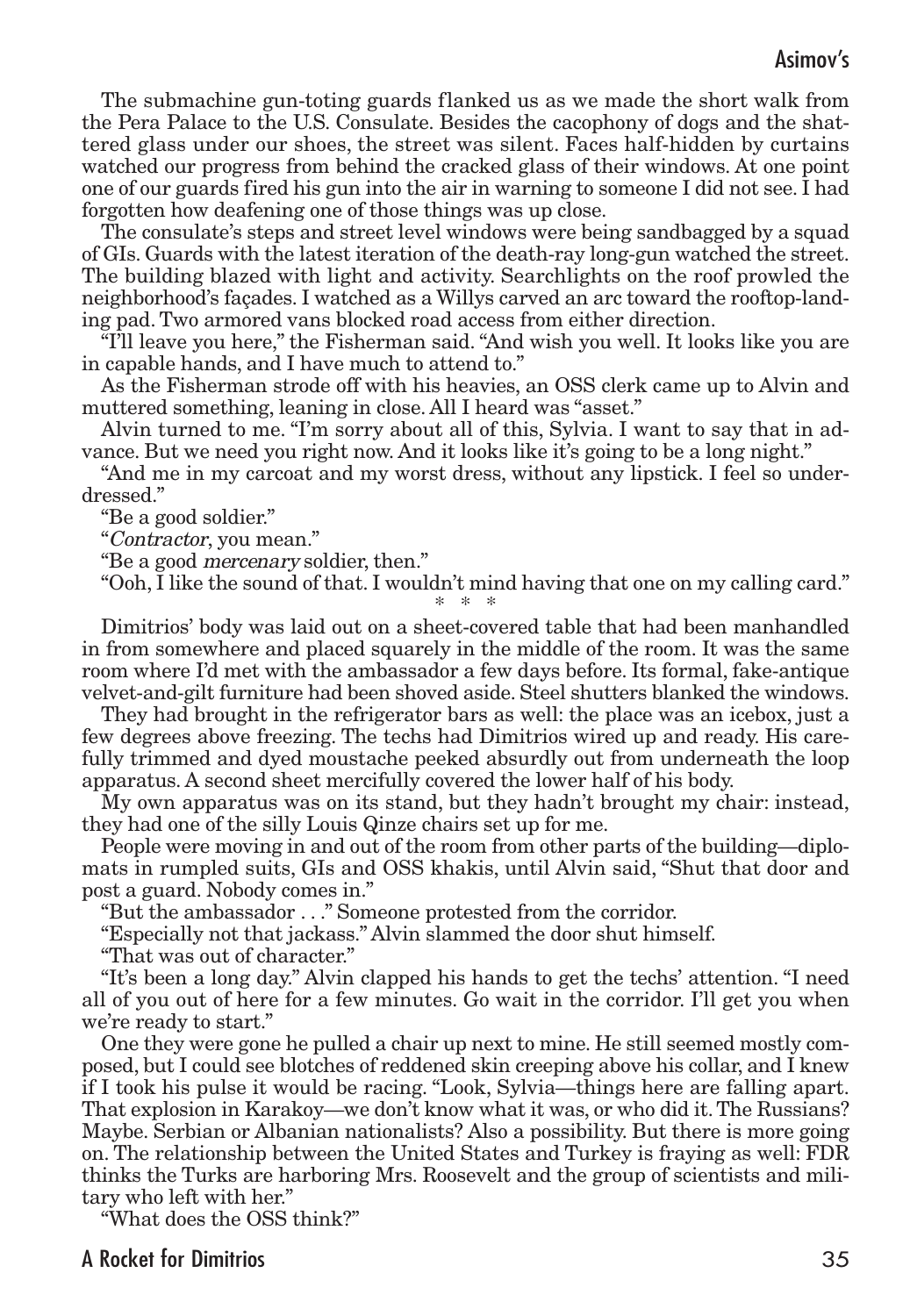"We think they may be right. And that changes things. We think we're not just dealing with the Russians as adversaries anymore: we think the Istanbul Protectorate is after that tech as well."

"If it exists."

Alvin nodded."Yes. If it exists. If it exists, it's going to throw everything out of balance, no matter who gets it. If the Russians get hold of it, sooner or later it'll be war again. If the Protectorate gets a hold of it, it's anybody's guess what they'll do."

And if we get hold of it? And it makes us twice as powerful as we are? What then? What does that do to the balance?

"Maybe the Turks will do something good with it," I suggested.

Alvin looked at me as if I had said,"Maybe dragonflies are inventing a cure for the common cold in a secret flying laboratory."

He blinked."I never know when you're joking."

"That makes two of us."

"Look—what I'm saying is: I don't think we are going to be safe here much longer. We stole Dimitrios' body, and the Turks are going to be furious when they find out. Alignments are falling apart, and believe me—in this part of the world, every reshuffle of alignments means violence. Anything could happen: the Albanians and the Serbs could read the cooling off in American-Turkish relations as an opportunity, and sow chaos. Maybe they already have, and that's what the explosion was all about.The Russians could also exploit the opportunity: we know they've been smuggling weapons to the Georgians, trying to destabilize the Caucasus. Anything could happen, and it could happen tonight. So I want you to take one more shot at getting the location of that saucer, and then I'm taking you out of here.We've got a Willys on the roof waiting. We're going to fly out and link up with a submarine on the Black Sea, then take you out underwater to the U.N. base in Batumi."

"Seems like a lot of trouble to go through for little ol' me. What could the Turks or the Russians possibly want from me so badly?"

"What's in your head. Or what will be, after your next run through the loops."

"Well, this has all gotten much more exciting. I assume you'll be buying me a new wardrobe on the OSS dime, since all my luggage is back at the Pera Palace?"

"We'll make sure that's taken care of, with a few of the latest styles thrown in to boot." I even got a little laugh out of him. "Anyway, it's not our first scrape, Sylvia. We'll get out of this all right." \* \* \*

Groppi's again. Dusk has seeped into the room. Pink sunset glows in the rotting mirrors. The marble-topped tables glimmer like lunar disks in the gloaming. Dimitrios sits across from me, his face barely visible. Then a match scratches, opening a trench of light in the gloom. The match flickers, goes out, replaced by the red comet of Dimitrios' cigarette.

"I would often sit here in the evenings, in the darkness. In those days in Cairo,the café staff would delay turning on the lights until the last possible moment. I would be waiting, sometimes, for a contact. Or simply lingering over a cup of tea. Romantic, yes? I walked like a spider along the strands of information, testing here and there for a vibration. I dealt in rumors. Everything from tank advances to jilted Alexandrian mistresses. I fooled myself into thinking I had something they needed. That I was the one who *would always* have something that someone *needed*. And the saucer was my bait.The rumors, you see, had begun already in 1939: rumors that the American had found something out in the desert. That turned what I had—the map, and the sketches—into a commodity. And so I would tease out the line, keeping it like the ring a jeweler keeps in his safe, the final snare for customers who have grown bored with everything in his display. I tried to sell it to the British—in Cairo, and then in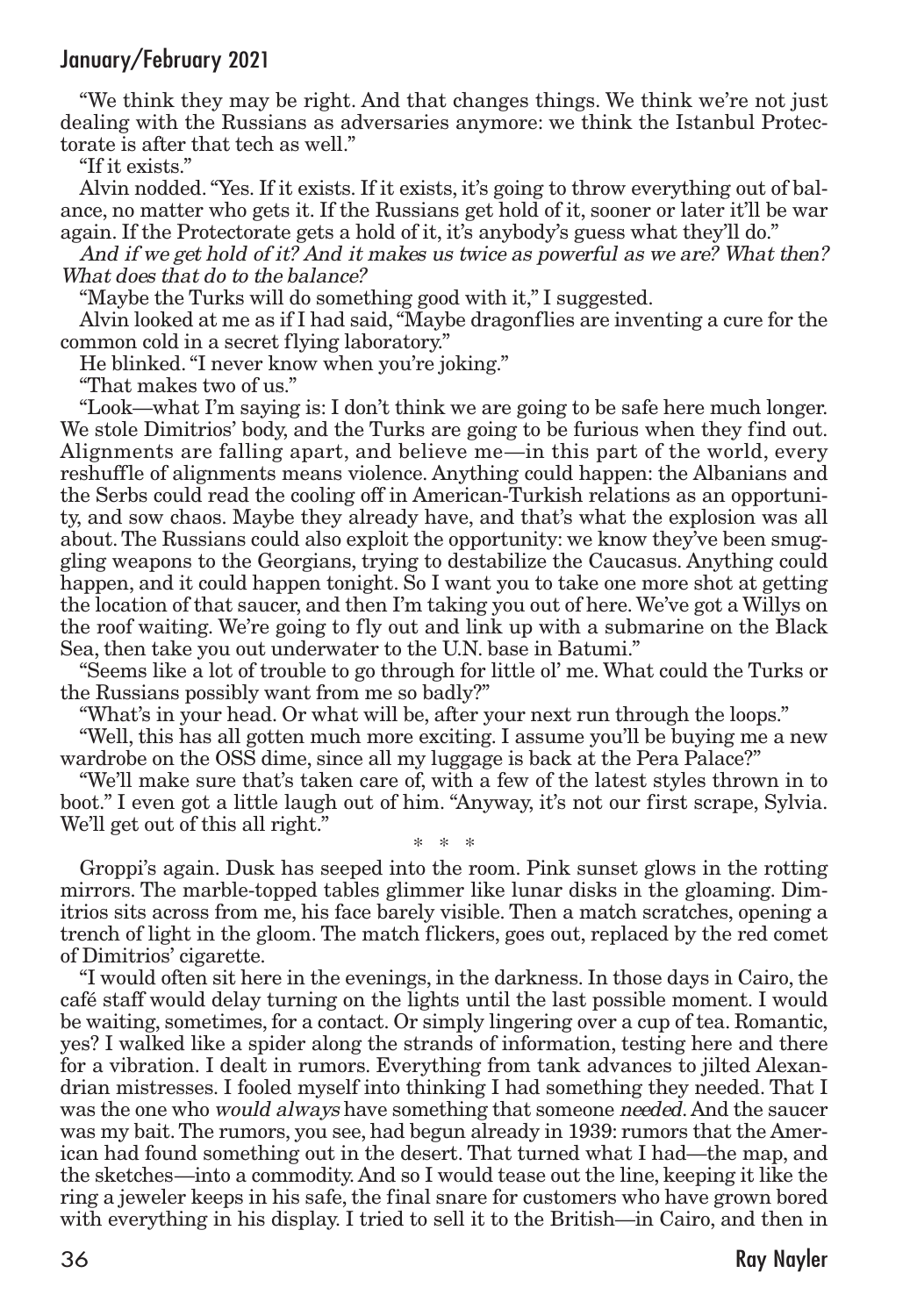London. I tried to sell it to the Nazis in Bucharest. I tried to sell it to the agents in Varna. I tried to find it myself—I glimpsed it, beneath the water—but our ship was torpedoed by the Russians. I barely escaped with my life."

When he drags on his cigarette, his face appears like a blood moon from behind a cloud, then fades back into the darkness.

"Everywhere, the war outpaced me. And then the war was over, and my network was shattered. I found other work—the familiar things I had engaged in before: moving the things that are needed from one country to another. Illegal but necessary commodities. Still I had my map and my sketches, but now I was living hand to mouth. Contacts were harder to come by. I tried the Americans, but they ignored me. I tried the Turks.They played with me a while: meetings, telephone calls. But in the end, they said they weren't interested. So I went to the Russians. They agreed to meet, on a dock on the Bosporus. I should have known. How many thousands of us have been tossed, stabbed or shot or strangled, into those waters? Our skulls must cover the floor of the Bosporus like a mosaic.

"They came early.Ten minutes before. I had just checked my watch when they put the knife in me.There was a wind, and a bit of rain carried in it. And then darkness."

He pauses."You are listening. Finally."

"I said I would."

"Are you listening just to get what you came for? Or out of mercy?"

"Both," I say. And it is true.

Dimitrios nods."You know, all those years, I fooled myself. I thought I was in control. That I had escaped it."

"Escaped what?" I can hear everything in the café, as if I were there: the clink of glasses being cleared by a waiter. Outside a hawker cries his wares. The tobacco of Dimitrios' cigarette purrs in the dark. But I can see the mirrors and their gilt frames through his face: he is drifting away.

"The cave."

He drags on the cigarette, and it catches fire, the coal kindling to a blaze, a bolt of heat, and we are elsewhere. A hard-packed dirt floor, stone walls crawling with the weak light of a small fire. The cave is filled with the sound of rain. And within the rain I can hear the sound, as well, of howling.

"The wolves separated me from my goats," Dimitrios whispers to me. His whisper comes from nowhere at all. He is here, as a boy, wrapped in a goatskin cloak, staring into the fire, but he does not speak from this version of himself. "There must have been hundreds of them. It had been a long winter. Endless, on that pile of gravel we called a home. They were starved. They stalked us for hours. I fled when they attacked. As I ran I could hear the goats screaming in fear and anguish. Such a human sound. And when they had finished with my flock, the wolves came for me. Tracked me up the mountain. They circled the cave all night. Sometimes one would appear at the cave mouth. There!"

The boy turns and throws a stone at something—just a flash of gray, like darkness clipped away for a moment from the night behind. I see the boy's face: the terror in it, the loneliness. Snot and dirt are smeared across his cheeks. He has been crying for hours: his face is swollen and red. I want to put my arms around him, but I am afraid the loop will tear: I can sense it is thin, now, and fragile as a tissue membrane. I am very still.

"That is what it was like. All night. I went mad from fear.Truly mad from it: I was insane, babbling to myself, crying. Sometimes I would sing—lullabies I remembered, half-forgotten. Songs I had heard on the radio. Anything to pull my mind away from what was out there.

"An hour or so after dawn, they went away. I crawled out of the cave into a gray sky.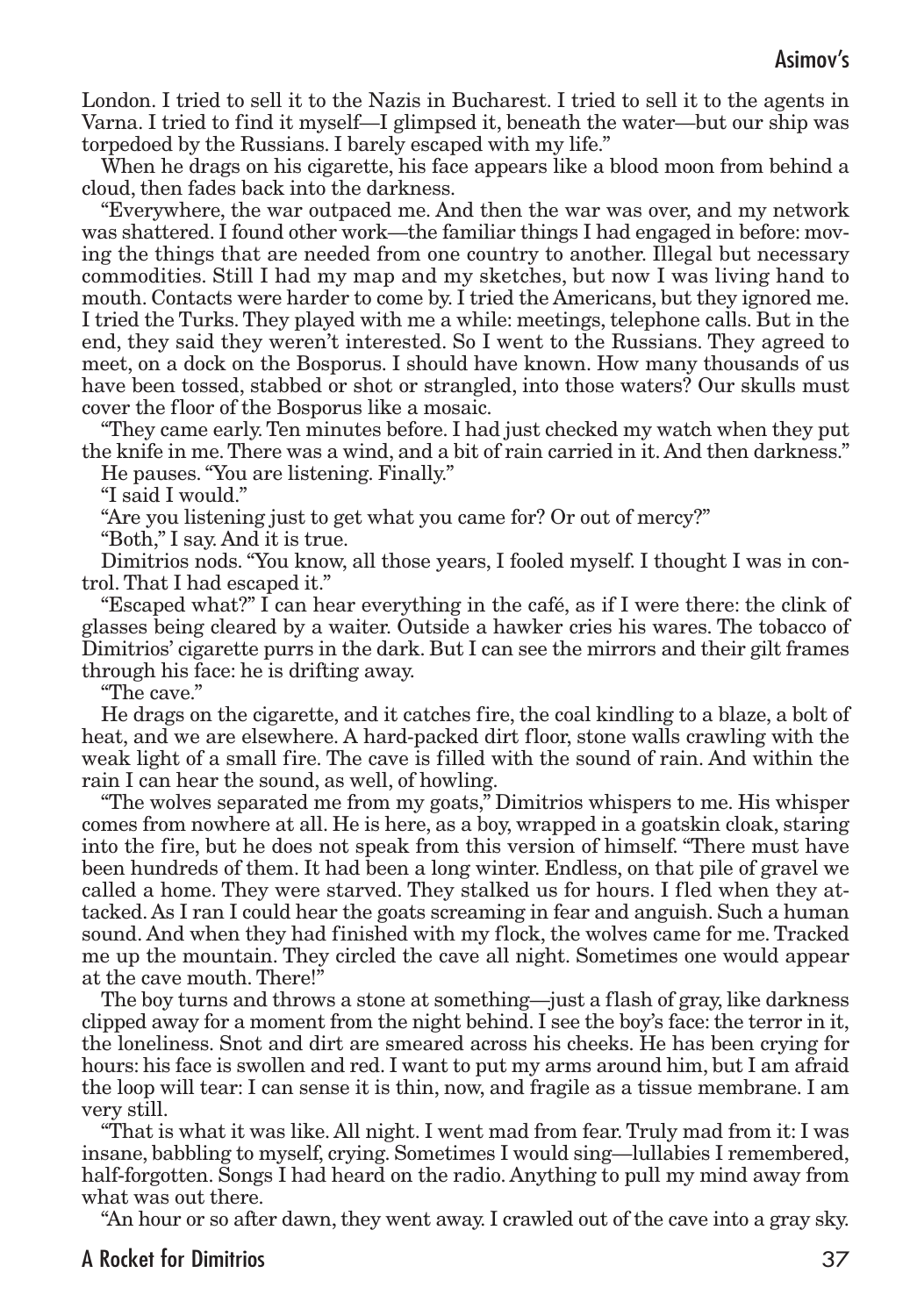But the truth is . . . I never left the cave. From that day forward, I was always in the cave. I herded the goats in the seasons to come but always in fear of the wolves that would return for me. In certainty that they would return. And when I saw the plane, burning in the sky, come from somewhere else, I thought I had found a way out of the cave. I was certain of it: I could leave this cursed peninsula and leave the fear behind.

"But I left, and instead of staying behind, the fear stayed with me. And the loneliness. I never stopped being alone, or afraid, or hunted. My whole life. Only now will I leave those feelings behind. But before I go, I want to ask you for something."

The boy leans toward me, and whispers in my ear.

"Yes," I say."I can do this for you. I promise."

Then the boy is gone. It is just me in the cave, and the dying fire, and the shadows on the wall. And lying on the goatskin cloak, the map. \* \* \*

Gunfire. Gasoline bombs. The ozone-sulfur smell of a discharged death ray. There was a haze of smoke in the room. Alvin was leaning over me.

"You are awake. Good. We have to get out of here. Can you walk?"

"I think so." But I stumbled at first, still hazy, still not completely there.

"We need to move quickly," Alvin said."Everything is falling apart."

"Wait. I need you to do something."

I told him.

"Done," he said."Although there will be a political price to pay."

He turned to one of the OSS khakis, a guy little more than a kid, jug-eared and scared, with a pistol drawn. He gave him the instructions.The khaki nodded."I'll get a squad together. We'll get a van to the roof."

I hesitated a moment.

"He'll get it done," Alvin said."Now we have to get you out of here. Did you get it?" I tap my temple.

Alvin grinned."You're really something."

"I notice you don't say what."

We headed up the stairs. The corridors, too, were filling with smoke.

"What happened?"

"Mob outside. A rumor is making the rounds that FDR is going to bring sanctions against the Istanbul Protectorate for harboring the fugitives. Another rumor is spreading that the explosion in Karakoy was an American attack. Protesters started to gather around the consulate. Someone in the crowd threw a Molotov cocktail, and one of our men fired into the crowd. We think the protesters may have been encouraged by the government—some of our guys saw a couple of their intelligence agents in the crowd, maybe undercover stirring up trouble. But we can't say for sure.What's certain is the crowd is swelling, and some have guns. We got the ambassador out fifteen minutes ago. Our direct line to the government has been cut, and things are getting out of hand. If you hadn't woken up when you did, I would have pulled you out in about ten more seconds."

On the roof GIs and OSS khakis were shouting directions to one another. Spotters with radios at each corner of the building were directing fire. I could hear chanting down below, and ragged gunshots—different calibers. A gasoline bomb hit the building with a glassy splash.

We climbed into the Willys. "Of course, the government here will deny they had any part of this. By that time, the consulate will be burned to the ground. They'll just shrug their shoulders at the U.N. emergency session and say it was a bunch of patriots that got out of hand. You buckled in? Hang on."

Alvin swung the Willys up in a wide arc, pushing the nose up steeply into the smoke-filled sky. I fought the Gs. As our arc carried us upward I saw the building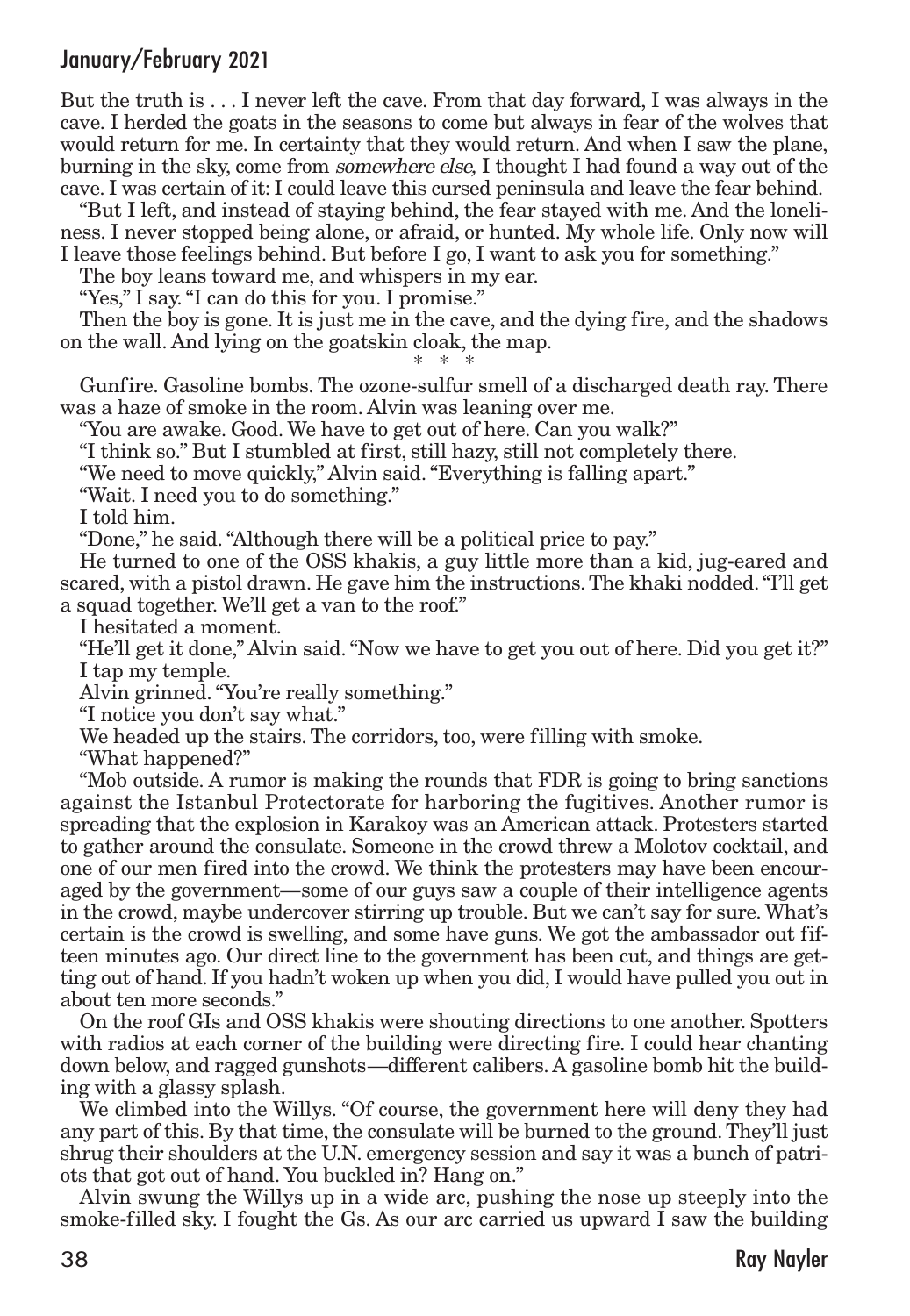and crowd below, blurred by a haze of smoke. It was impossible to say where the battle lines were, who was fighting who, who was winning or losing. It was all just a smear of haze, with patches of fire inside. The sound of bullets was like distant firecrackers, and just as meaningless.

Then we were out over the Bosporus, heading toward the Black Sea.

The Willys was open-topped. It was the same jalopy we had been assigned before: its canvas roof was broken, and its stabilizer was bad, so it kept bucking and having to be corrected. We were up around two thousand feet. Small, low-hanging clouds misted across us and scattered the rays of our running lights back into our eyes.

"So you got it," Alvin said."He gave it to you, after all."

"He did. In the end. For a promise."

"A strange request. But I suppose money doesn't mean much to him anymore." " $No.$ "

I could tell Alvin was expecting me to say something smart, but I said nothing. I wasn't feeling like banter. In fact, nothing seemed funny anymore. Some part of me was still back there in that cave, hearing the wolves in the rain and the choked-back sobs of that little orphaned Rumanian-Greek shepherd boy, that foundling that would come out of the cave carrying all his horror and fear and anger with him—that foundling boy who would become a murderer, a drug trafficker, a thief and purveyor of secrets. The boy who would grasp at power and meaning again and again, only to see it turn to something no more substantial than the clouds that wisped across our faces, or the shadows on the stone walls of the cave he could never leave behind him.

"He had wanted to be a part of something.To be solid, important, permanent. And then in the end, all he had wanted was . . ."

After a long beat of silence between us, Alvin said,"Did he mark the crash site as being 5.6 miles east of Gura Portitei, on an underwater shoal about 12 meters below the surface at low tide? Is that right?"

I could see the details of the map in my mind perfectly, as if I were unrolling it right there in front of me."Yes. How did you know?"

Alvin looked over at me. His hands went tight around the wheel."God dammit." It was the first time I had ever heard him swear. "I was hoping you would say it was another location. Anything but that one."

"Why?"

"Because that's the information we had as well. But the saucer isn't there anymore.The OSS sent a ship out.There were drag marks all over the bottom. You could see the outline of where the saucer had been. Someone had gotten there before us and salvaged it."

The shot sounded like the crack of a whip in the cold air. Alvin bucked forward, a spray of blood across the Willys's windscreen.

Training took over.The muscle memory of the OSS Defensive Measures Class was what saved us—a class I had hated every minute of, resented being forced by Alvin to take. Now I couldn't have been more thankful. In one smooth motion I unbuckled my belt and moved over, sweeping Alvin's legs off the pedals.The Willys began to arc left, but I steadied the wheel with one hand, and unbuckled Alvin's seatbelt.

"Can you get over to the passenger side by sliding behind me? I need to take over." "I think I can manage."

"Okay. Once you're over, I can get us both buckled in."

We were losing altitude, but as Alvin slid over, groaning in pain, I managed to get a toe on the stabilizer and bring the nose up, leveling us off.

"Just hang on, Alvin. We're going to get help."

\* \* \*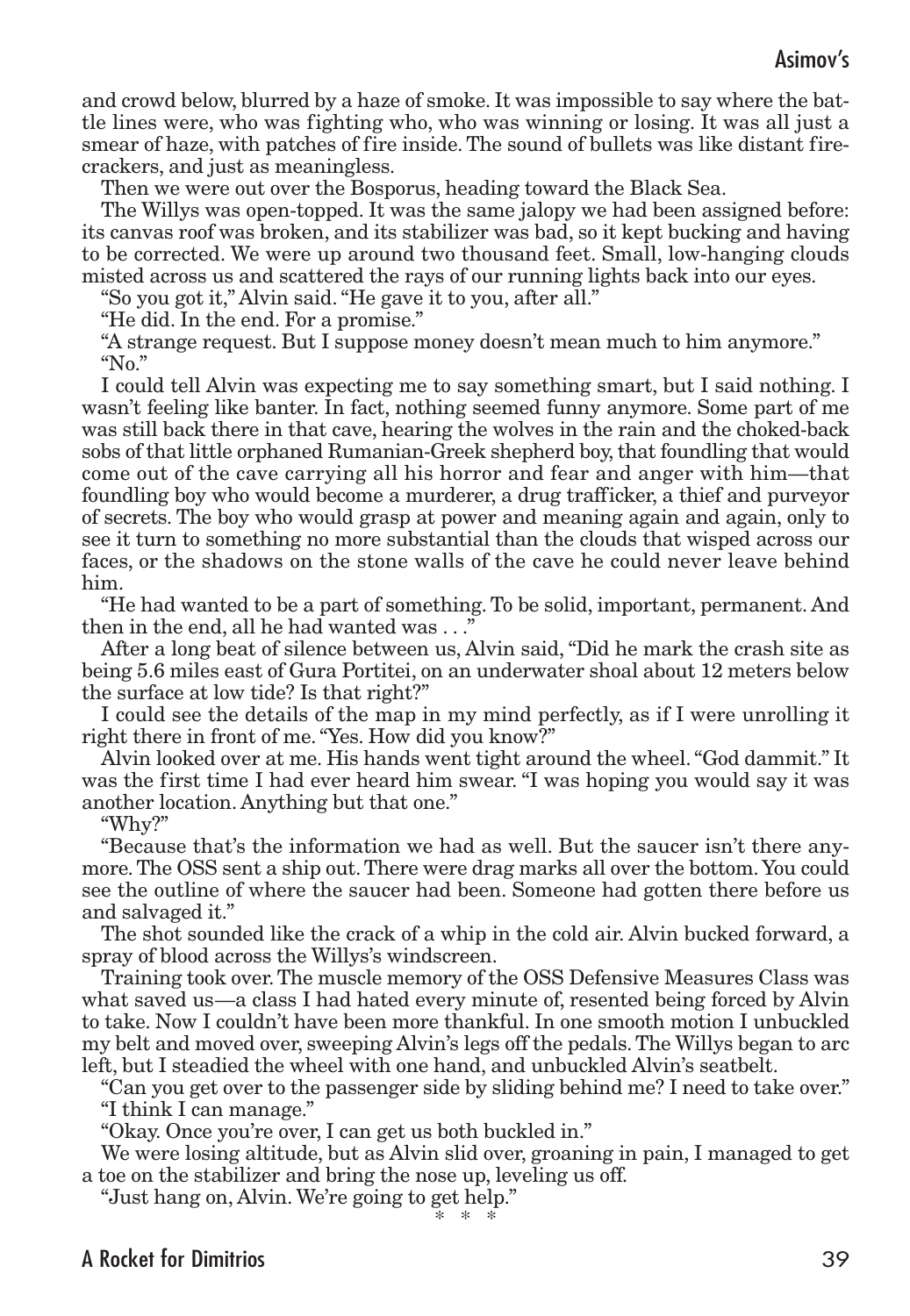#### Now

I was out of the terraplane, falling through space, arms outstretched, toward the black water below.

It was as if the entire world had receded behind sheets of glass, with only the sound of the wind rushing past my ears. Even the cold was something distant, unimportant. It was a feeling I was familiar with: I had experienced it several times during the war, when the Germans shelled our station, or during an air attack. It was a merciful trick of the mind: how could you die—really,truly die—in a world so remote and unreal? I squeezed my eyes shut, awaiting the impact.

And then something was around me, cold and slick with condensation, and my momentum slowed. I struggled with this thing in the air, made of a leathery bat-wing chill. I thrashed at it like a drowning woman fighting my rescuer. I could smell the ozone-sulfur stench of a fired death-ray.Then I felt hands on my wrists. A voice said, "Calm. Be calm, soldier. Be still."

It was a voice I recognized. We were rotating slowly downward, at no more than the speed of an elevator. Then we were hovering in the air.

"Are you hurt?"

"N-no," I stammered. How was I alive? All I could think of was the black water, rising toward me. I had accepted it—death. And it had not come. Not yet.

Below me, I saw the black sedan that had struck our terraplane. It was spiraling downward, belly-up, toward black water. Bolts of green light danced across its shattered anti-grav unit. I knew what would be inside: nothing but ashes.

Above me was our Willys, righted now, curving toward us in a careful arc.

As it approached, I saw that Alvin was unconscious in the passenger seat. Eleanor Roosevelt was behind the wheel, fighting with the bad stabilizer as I had. General Hedy Lamarr settled me gently into the Willys' back seat. The two women were in similar leather, fur-lined flight suits, their faces half-hidden by goggles, their hair concealed under hoods. General Lamarr reached into a pack at her waist, and then tore open Alvin's shirt and began injecting his wound with the clotter—the alien tech that had saved so many of our soldiers' lives in the war. "The bullet passed all the way through his body," she said. "That's good: at least we can be reasonably sure it didn't bounce around inside him. Once I am done, this will stabilize him, and seal the wound, keeping him from tension pneumothorax. But he won't last long without real care. You need to get to your submarine."

"How did you . . ." I stopped myself from completing the foolish question. "I don't know the coordinates of the submarine. Alvin had them."

Mrs. Roosevelt began punching the numbers into the terraplane's beacon system. "Thank goodness you have friends, dear, watching over you. I hope you'll remember that.Who your friends are. I hope you'll keep our secret. As you can see, we are keeping our end of the bargain."

General Lamarr was working on the entrance wound in Alvin's back.

"When did you find it?" I said. "The saucer? You and the Turks? And are they 'who my friends are'? A country that sent its men to kill me and burn our consulate down just to keep their secret?"

Mrs. Roosevelt's face went tight."It's not the country that sent those men. And it's not us. It's—complicated. Factions exist, here as everywhere. Disagreements. But we just kept them from killing you both, child. Isn't that enough proof of our intent?"

"Tell that to Dimitrios."

"Him, we could not save. But he is hardly the kind of man worth worrying about, dear. He was never out for anything but his own advantage. And it was decided he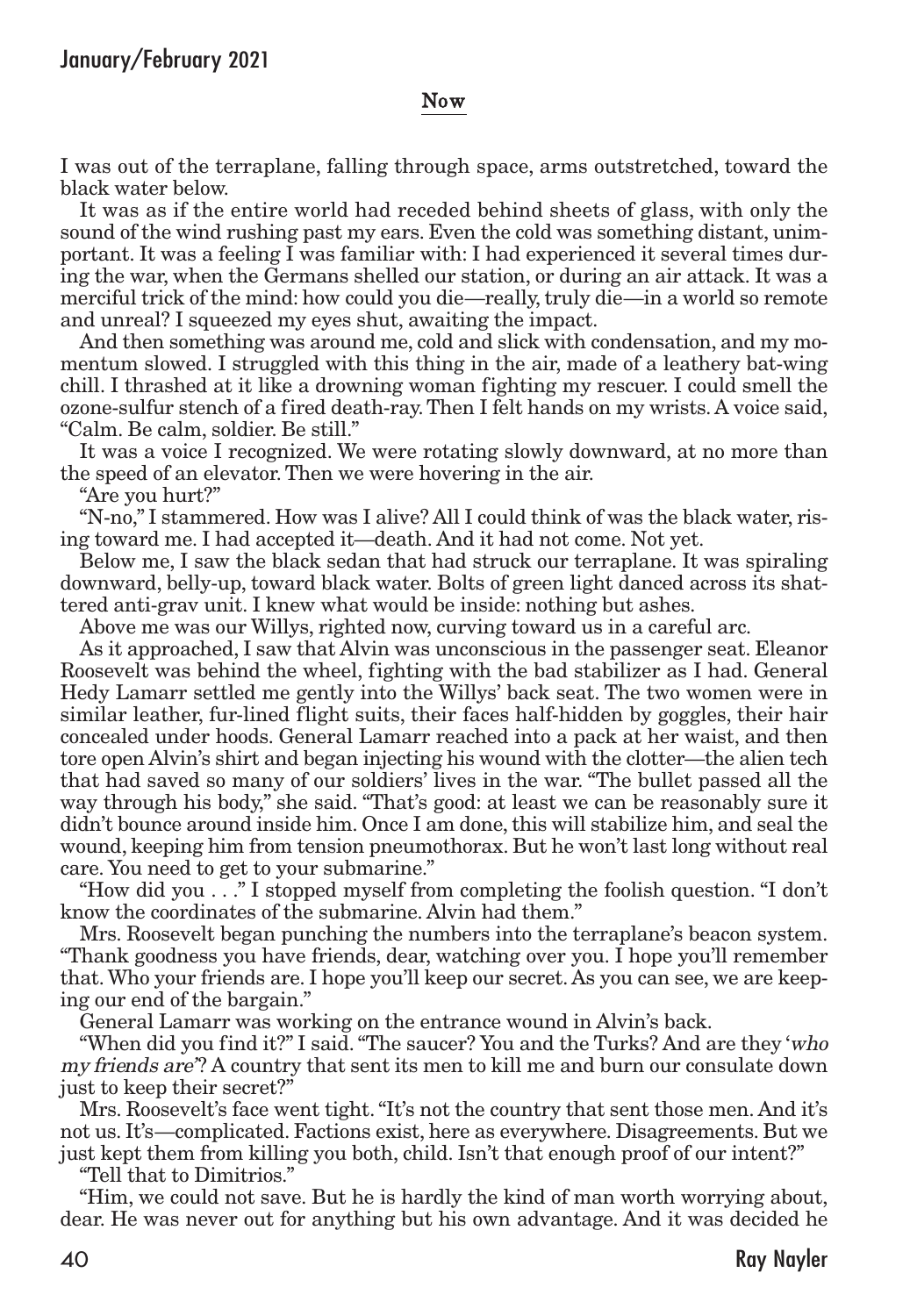was a man whose information could be bought, but not his silence."

"Who gets to decide that?"

Eleanor lifted her goggles and turned around to look at me.

"Who gets to decide that? Why, people like Alvin do, dear.There are people like him on every side of any conflict: smart, and determined, and loyal, and patriotic to the very end. Theirs is no fake patriotism either: It is the real thing. The kind of love for country that gives you the strength to do what is necessary for the good of your nation. Even when those things are distasteful to you."

I could hear the Fisherman's voice in my head: We are building a future. In Karakoy and along the hills of Beyoglu we are constructing an institute to rival any in the world. A city within the city, <sup>a</sup> center of research and knowledge. Education, you see, will be our way out. We have stagnated too long, trapped on the edge of Europe, waiting at the door.

I thought of the little shepherd boy, crouched in terror beside his flickering fire, his face swollen from tears.

Tell that to Dimitrios.

"So a little bit of murder is all right, so long as you get what you want."

"Don't be naïve," General Lamarr hissed."We're struggling with the same things here as we were back in the U.S.: men willing to tear the world apart, so long as they can rule it. But at least here we have a chance of turning the tide. Here we have allies in the government who want what we want. A world of peace and knowledge, not never-ending war. But none of us was born yesterday: some killing is necessary to stop injustice. You should know that, soldier: you were with our corps in the war"

Ashes drifting through the Tiergarten.

"I'm not a soldier anymore. You can stop calling me that."

General Lamarr had finished injecting the clotter. She looked up at me. "You're fooling yourself, Syvia Aldstatt, if you think you are not a soldier. If you fight, you are a soldier. It doesn't matter if you don't understand whose side you are really on, or who is right and who is wrong—in fact, that is the fate of every soldier: to die without knowing whether it was all worth it."

"'My country, right or wrong,'" I quoted.

Alvin groaned. I didn't like the look of his face in the yellow lights of the instrument panel.

"That's not the full quote," Mrs. Roosevelt said."It was Senator Schurz who said it best, and the quote is 'My country, right or wrong; if right, to be kept right; and if wrong, to be set right.' And that is what we are trying to do—whether you believe us or not. Now go," Eleanor said."Save your friend."

"Good luck," I said."Tell the Fisherman I hope it works out. I really do. I think we'd all like to see a better world."

They floated up out of the Willys, and I banked for the beacon that would take us to our submarine, and home.

"And in the meantime," I said, thinking of the explosion on the docks at Karakoy that strange wave of smeared time that I now understood could only be one thing— "be careful with what you found: try not to blow yourselves up with it—again."

\* \* \*

#### Two months later

The thirty-story rocket was a blinding mirror in the desert sun, its polished steel too bright to look at directly. The concrete launch pad was a wavering sheet of heat mirage, the surface of a sea. The rocket techs crawling around the base of the rocket's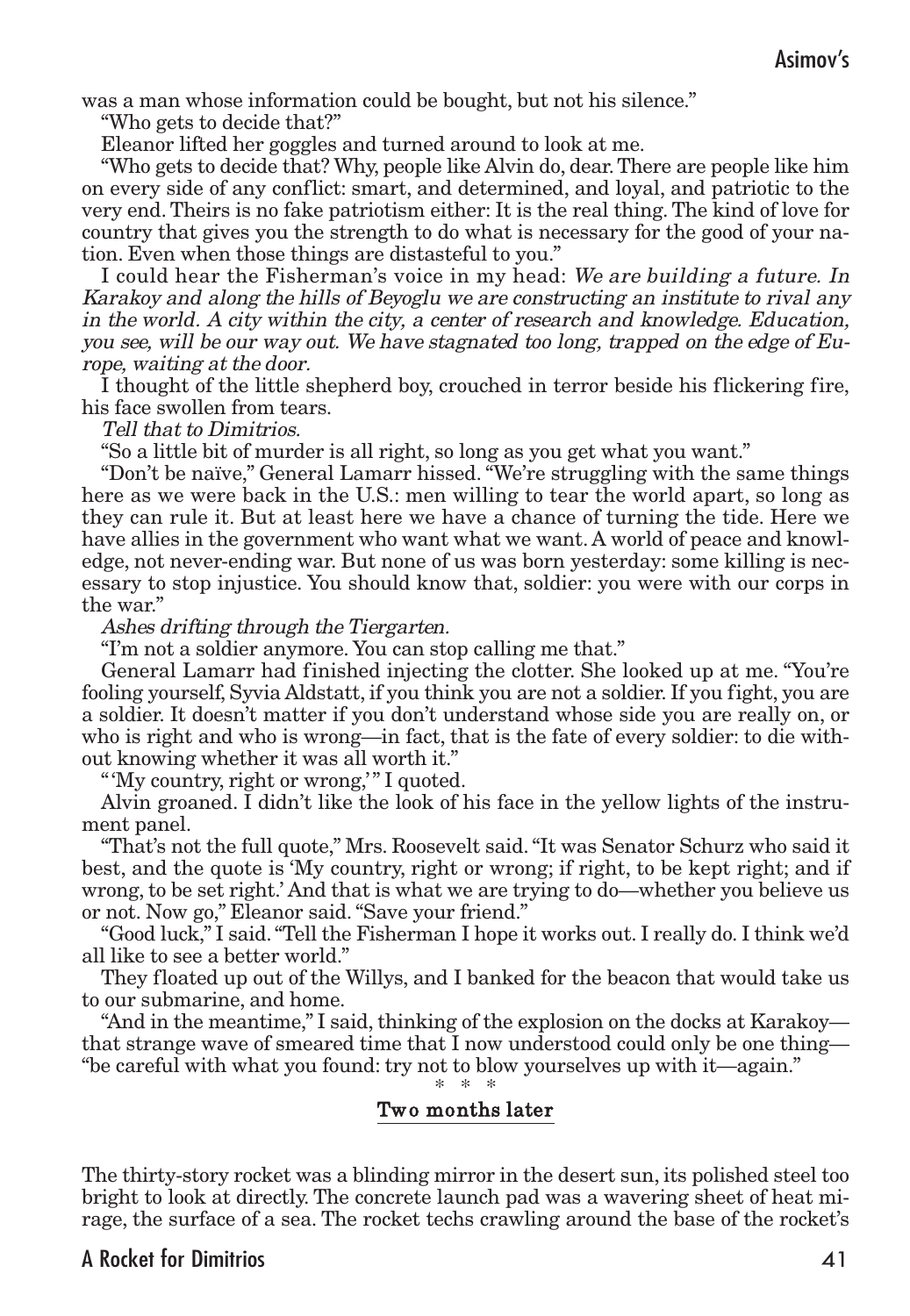fins seemed to be walking on the waves.

A figure in blue Space Agency coveralls approached across the glassy, distorted surface.

"I've been told the OSS has a package for delivery to Mars," the woman said."And instructions on what is to be done with it."

Alvin leaned against the Willys, his bloodshot eyes masked by aviator sunglasses, trying to look casual. I knew it was taking most of his strength to just remain standing. I'd told him he didn't have to come, but he'd said he wouldn't miss it.

"Here is the package." I held the sealed stainless-steel cylinder out to her. "And the instructions are these: it is to be buried as close to the foot of Olympus Mons as possible."

"No marker?"

"No marker."

She nodded."I'll see to it that it's done. Are you going to stick around to watch the launch?"

"We'll watch it from the window of the hospital. My partner here tripped over his own shoelaces and bumped himself, so he's not allowed out of his bed for more than a few hours at a time."

Alvin smiled weakly."It hurts when I laugh, so thank God she isn't funny."

That evening we both sat by the window in Alvin's hospital room and watched as the rocket rose from behind the mesa in the twilight, a lengthening arrow of fire toward space.

"The squad barely got him into the van, you know, before the consulate building came down. It was a close thing."

"It was worth it," I said."He kept his end of the bargain. He earned it."

"In the end, his information was useful. It at least confirmed for us that it was the Turks, and not the Russians: one of our informants said they had intercepted his information when he was trying to sell it in Axis Bulgaria. They broke into his rooms and photographed the maps, the sketches, everything. They had it all for years, gathering dust—filed it away, ignored along with all the other wartime fairy tales. It wasn't until he showed up in Istanbul trying to sell the same story, fifteen years later, that they started thinking it might be real.They went and salvaged it—and then shut his mouth forever. Now they've got it, and it's going to be a different world—one in which we'll emerge weaker than we were before."

Maybe that's for the best, I wanted to say. I didn't.

The rocket reflected in his irises, Alvin continued: "They say they'll only use the tech for peaceful purposes. They're invoking all kinds of legal arguments about why the salvage was legitimate: international waters, old marine salvage laws, and on and on. Gumming up the wheels of the international courts. It's all moot anyway.We don't have many options. Short of starting another war, all we can do is complain to the U.N. Security Council and stomp our feet and demand they turn the saucer over—which, of course, they won't. They know our hand is weak."

"Which leaves us where?"

"Weaker, like I said. But it's not the end of the world. If you ask me, we'll just learn to live with the new reality and push for some treaties on peaceful use."

"At least someone finally believed Dimitrios' story," I said."That's something. But it cost him his life."

"First criminal to be buried on Mars," Alvin said."That's something, too."

I thought of the little boy in the cave, whispering in my ear. "I always dreamed of rockets. Of space. Of getting out. But I never could. Not even out of this cave. At least let my ashes escape. It's all I ask. Don't leave me trapped on this world."